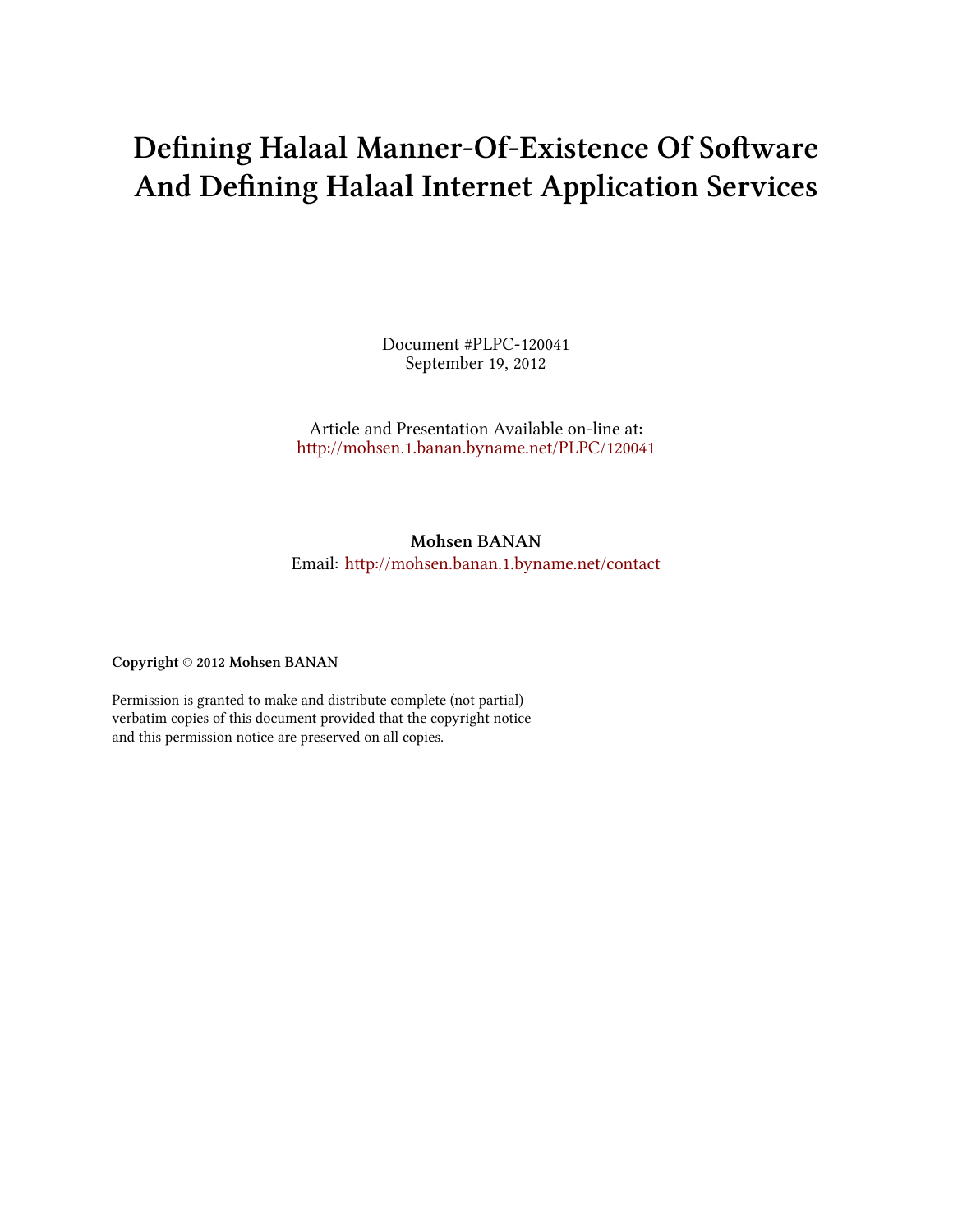# **Contents**

| 1                | The Need for this Definition<br>$\mathbf{1}$                                       |   |  |  |  |  |
|------------------|------------------------------------------------------------------------------------|---|--|--|--|--|
| $\boldsymbol{2}$ | This Essay is in Globish                                                           |   |  |  |  |  |
| 3                | <b>About this Document</b><br>1                                                    |   |  |  |  |  |
| 4                | <b>Introducing Halaal into Globish</b>                                             | 2 |  |  |  |  |
| 5                | The Global Nature of Software<br>2                                                 |   |  |  |  |  |
| 6                | Applying Halaal to Different Dimensions of Software                                | 2 |  |  |  |  |
| 7                | Responsibilities of the Software Engineering Profession<br>3                       |   |  |  |  |  |
| 8                | <b>Requirements for Fulfillment of Responsibility</b><br>3                         |   |  |  |  |  |
| 9                | The Halaal Manner of Existence of Software                                         | 3 |  |  |  |  |
|                  | 10 Abolishment of the Western Intellectual Property Rights Regime                  |   |  |  |  |  |
|                  | 11 Halaal and Haraam in the Current Software Landscape<br>5                        |   |  |  |  |  |
|                  | 12 Halaal Software versus FOSS                                                     | 5 |  |  |  |  |
|                  | 12.1                                                                               | 5 |  |  |  |  |
|                  | 12.2                                                                               | 6 |  |  |  |  |
|                  | 12.3                                                                               | 6 |  |  |  |  |
|                  | 12.3.1                                                                             | 7 |  |  |  |  |
|                  | 12.3.2                                                                             | 7 |  |  |  |  |
|                  | 12.3.3                                                                             | 7 |  |  |  |  |
|                  | Andoidization: Bastardization Through Control of the Development Process<br>12.3.4 | 7 |  |  |  |  |
|                  |                                                                                    | 8 |  |  |  |  |
|                  |                                                                                    | 8 |  |  |  |  |
|                  | 13 Transformation of Software into Services                                        |   |  |  |  |  |
|                  | 14 The Halaal Manner of Existence of Internet Services                             | 8 |  |  |  |  |
|                  |                                                                                    | 8 |  |  |  |  |
|                  | <b>15 Autonomous Halaal Services</b><br>9                                          |   |  |  |  |  |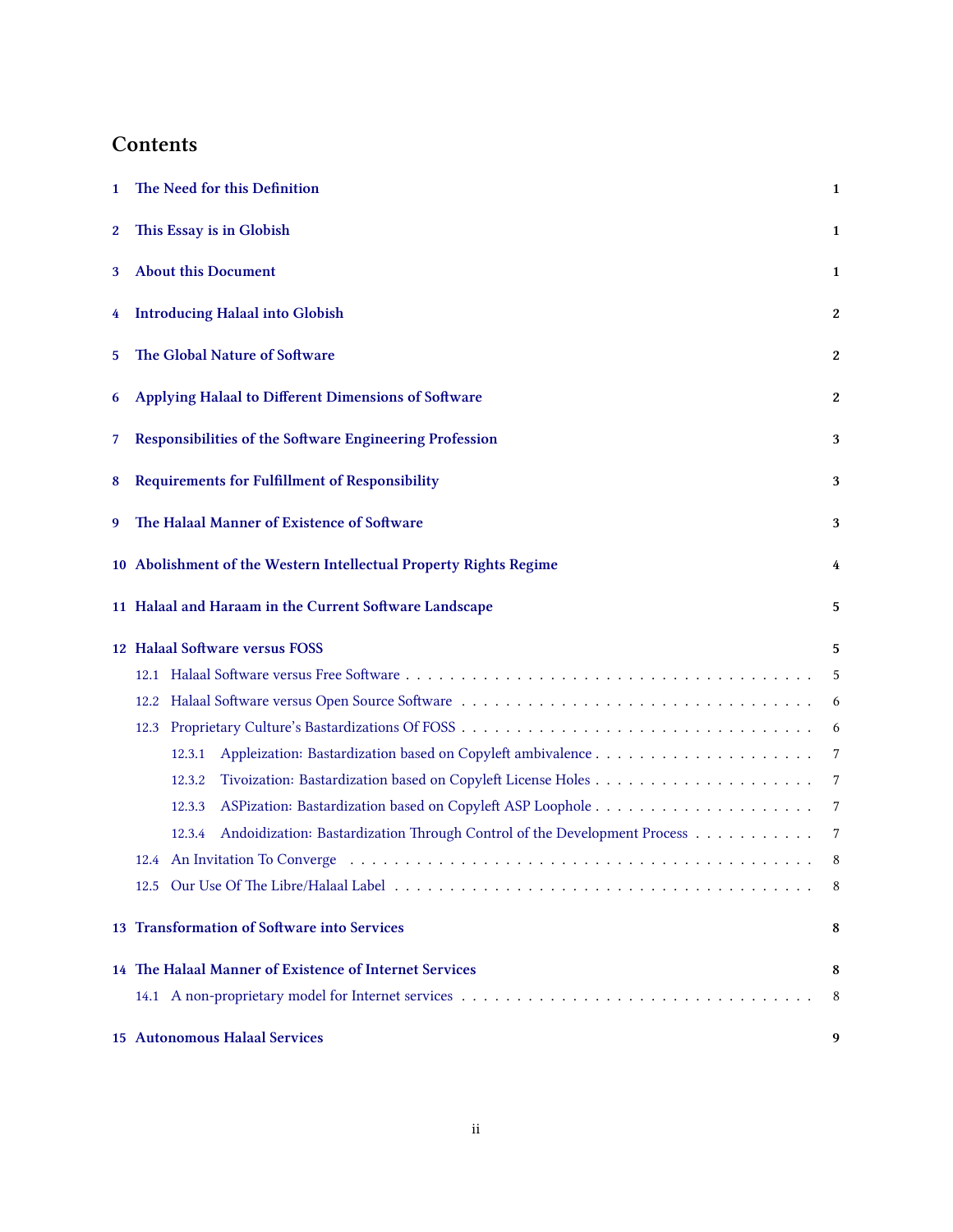|                                                                                             |        | 16 Federations of Autonomous Halaal Services                                                   | 10   |  |  |
|---------------------------------------------------------------------------------------------|--------|------------------------------------------------------------------------------------------------|------|--|--|
|                                                                                             |        |                                                                                                | 10   |  |  |
|                                                                                             |        | 17 Halaal and Haraam in the Current Internet Services Landscape                                | 10   |  |  |
|                                                                                             |        |                                                                                                | 11   |  |  |
|                                                                                             |        | 18 Economic Consequences of Halaal Software and Halaal Services                                | 11   |  |  |
|                                                                                             |        |                                                                                                | - 11 |  |  |
|                                                                                             |        |                                                                                                |      |  |  |
|                                                                                             |        | 19 The Halaal Software-Service Continuum                                                       | 12   |  |  |
|                                                                                             |        | 20 Overview of The Halaal/Libre ByStar Digital Ecosystem                                       | 12   |  |  |
| 21 Halaal Software & Services as basis for Formulation of National Policies<br>12           |        |                                                                                                |      |  |  |
|                                                                                             |        |                                                                                                | 13   |  |  |
|                                                                                             |        | 21.2 Halaal Software Based Formulation Of National Policies In Western Societies 13            |      |  |  |
|                                                                                             | 21.2.1 | Mostly Western Tear Point: Individual Privacy, Individual Liberty and Individual Autonomy 13   |      |  |  |
| 21.3                                                                                        |        | Halaal Software Based Formulation Of National Policies In Eastern Societies 14                 |      |  |  |
|                                                                                             | 21.3.1 |                                                                                                |      |  |  |
|                                                                                             | 21.3.2 |                                                                                                |      |  |  |
|                                                                                             | 21.3.3 | Worldly/Eastern Tear Point: Inherently Collaborative vs Inhernetly Competitive 15              |      |  |  |
| 22 Halaal Software and Services As Basis For Formulation Of Iranian National Policies<br>15 |        |                                                                                                |      |  |  |
|                                                                                             |        |                                                                                                |      |  |  |
|                                                                                             | 22.1.1 | Full Invalidation Of Western Intellectual Property Rights Regime 15                            |      |  |  |
|                                                                                             | 22.1.2 | Recognition Of The Entirety Of Microsoft Windows As Malware - And Full Rejection Of Windows 16 |      |  |  |
|                                                                                             | 22.1.3 | Full Adoption of Exclusive Development and Use of Halaal Software In Iran 16                   |      |  |  |
|                                                                                             | 22.1.4 | Full Adoption of Exclusive Development and Use of Halaal Internet Services In Iran 16          |      |  |  |
|                                                                                             | 22.1.5 | Transition Towards Prohibition Of Import Of Proprietary Software Based Products 17             |      |  |  |
|                                                                                             | 22.1.6 | Transition Towards Blocking Haraam Manner-Of-Existence Of Internet Services 17                 |      |  |  |
|                                                                                             | 22.1.7 |                                                                                                |      |  |  |
| 22.2                                                                                        |        |                                                                                                |      |  |  |
|                                                                                             | 22.2.1 |                                                                                                |      |  |  |
|                                                                                             | 22.2.2 |                                                                                                |      |  |  |
|                                                                                             | 22.2.3 |                                                                                                |      |  |  |
|                                                                                             | 22.2.4 |                                                                                                |      |  |  |
|                                                                                             | 22.2.5 |                                                                                                |      |  |  |
|                                                                                             | 22.2.6 |                                                                                                |      |  |  |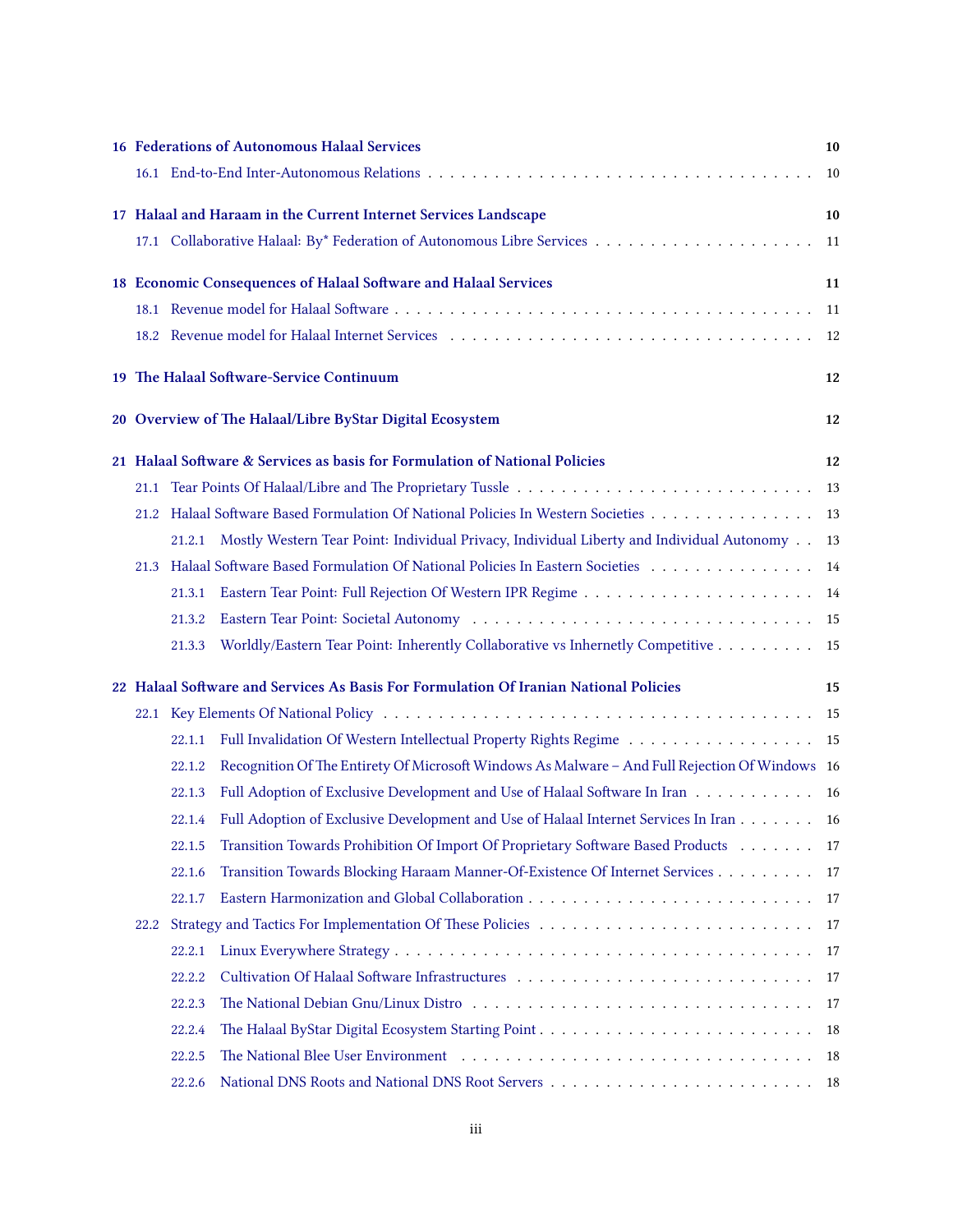|            |  | 22.3 If Not These Policies Then What Policies? (a) respectively respectively and the set of the set of the set of the set of the set of the set of the set of the set of the set of the set of the set of the set of the set o |    |
|------------|--|--------------------------------------------------------------------------------------------------------------------------------------------------------------------------------------------------------------------------------|----|
| A Colophon |  |                                                                                                                                                                                                                                | 19 |
|            |  |                                                                                                                                                                                                                                |    |
|            |  |                                                                                                                                                                                                                                |    |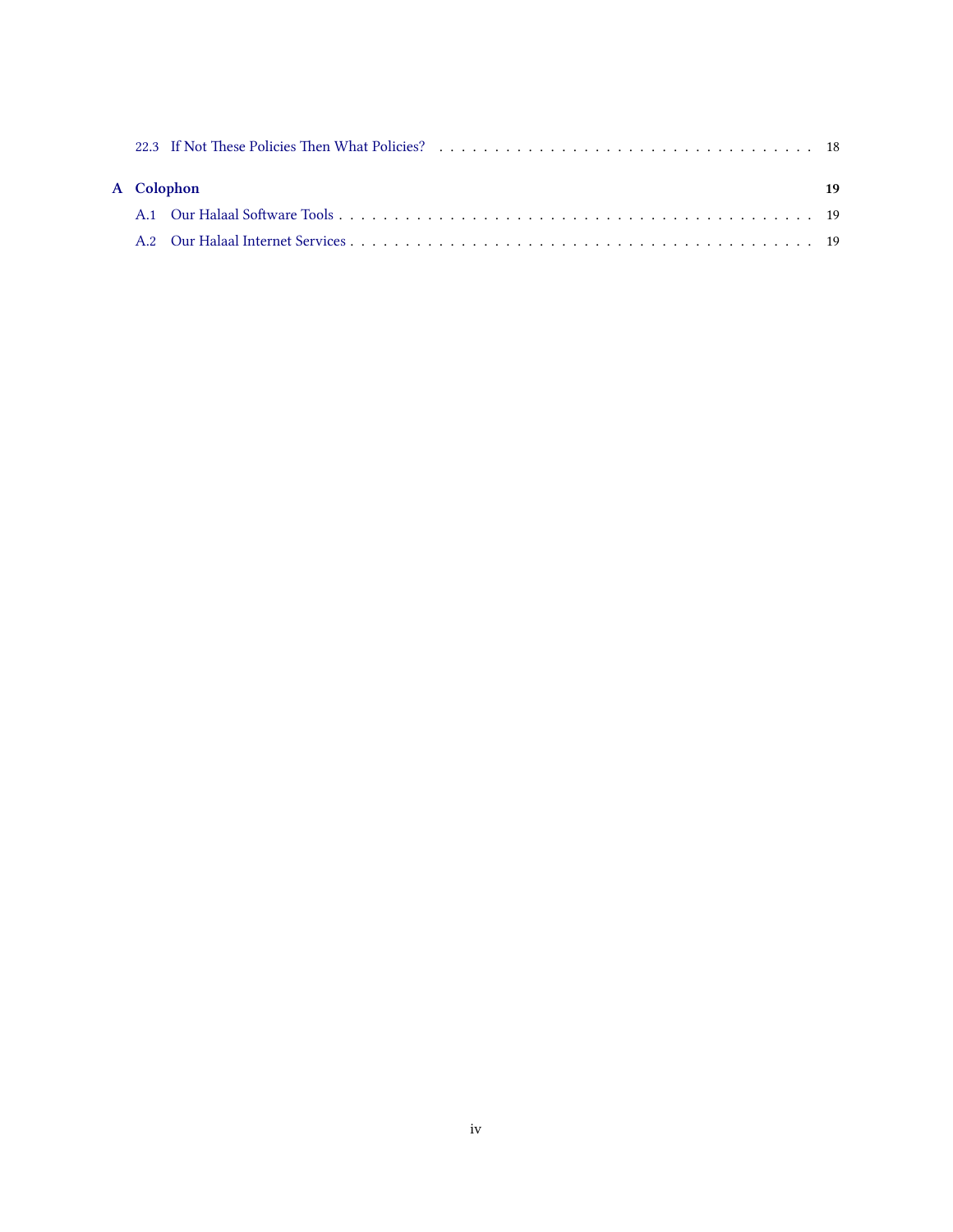## <span id="page-4-0"></span>**1 e Need for this Definition**

We are Iranian Software Engineers. We are neither ethicists, nor philosophers, nor sociologists.

Our profession, the Software Engineering profession, has a responsibility to society and to humanity. In order to fulfill that responsibility, our profession needs and requires that the global manner of existence of software meet certain requirements.

Software and Internet Services have become an integral and critical component of societal functioning, and the consequences for humanity are enormous. Of fundamental importance in this regard is what we will call the *manner of existence* of software.

In this essay we introduce and define what we will call the *Halaal manner of existence* of software, and we assert this as the correct manner of existence of software for mankind, now and into the future. We require that society respect and embrace the Halaal manner of existence of software that we describe. If it does not, then our profession will not be able to provide the full beneficial potential of software and Internet services. Worse than this, we will not be able to protect society against the vast harm that can result from the incorrect manner of existence of software.

Based on our definitional criteria for Halaal software and Halaal Internet services, we have built a comprehensive set of Halaal Internet services that provide an alternative to the Haraam Internet services that dominate the world today. We seek your support in moving towards consensus on the definitional criteria of Halaal that we present in this essay. We seek your support in rejecting Haraam Internet services, and moving towards widespread usage of Halaal Internet services.

### <span id="page-4-1"></span>**2** This Essay is in Globish

This essay is in Globish. It is not in conventional Anglo-American English.

See the document titled *Introducing Globish into Globish* [[1\]](#page-23-0) for a description of Globish. That document also includes references to other specific words and concepts relevant to this essay.

The intended audience for this essay is all of humanity.

Some of the concepts developed in this essay stand separate from American and Western values. Some of these concepts specifically reject American and Western values. Western readers need to pay extra attention, as many of their assumptions are likely not ours.

### <span id="page-4-2"></span>**3 About this Document**

The primary URL for this document is: <http://mohsen.1.banan.byname.net/PLPC/120041>. The pdf format is authoritative.

Distribution of this document is unrestricted. We encourage you to forward it to others.

This document is in its early stages of evolution and we plan to follow up with further updates and enhancements.

We can benefit from your feedback. Please let us know your thoughts. You can send us your comments, criticisms and corrections via the URL http://mohsen.1.banan.byname.net/contact, or by email to feedback@ our base domain, which is mohsen.1.banan.byname.net.

We thank you for your assistance.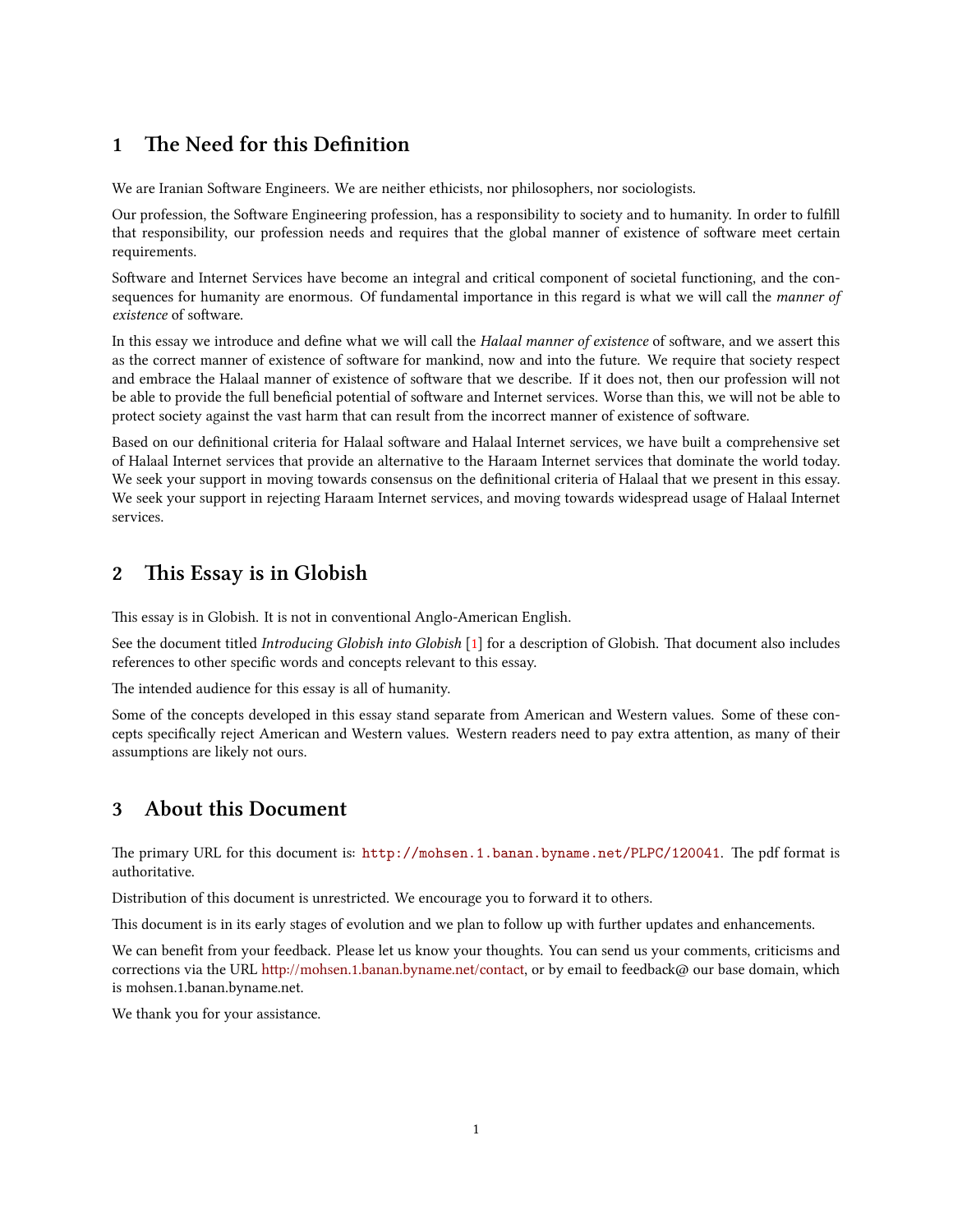# <span id="page-5-0"></span>**4 Introducing Halaal into Globish**

The software industry and Internet landscape of today has been established based entirely on the Western economic model.

One of the purposes of this essay is to place a focus on the moral dimensions of software and Internet services. We are asking a question completely separate from money. We are asking: what is right and what is wrong when it comes to software, society, and the software engineering profession.

The concept of halaal does not exist in the Western world. In Anglo-American English, the word halaal is loaded with connotation. More than anything else, it evokes immediate feelings of Islamophobia.

Not only is Anglo-American English weak in regard to expression of morality, but the culturally egocentric Americans (and Westerners generally) are allergic to the expression of morality by others.

Halaal is a fundamental, deep and broad concept among Muslims which addresses the question of right and wrong about everything and about all aspects of life.

The full richness of halaal and haraam are essential for building global consensus about basic issues such as the desired manner of existence of software. Our goal is to address the moral dimensions of software, and for this the concept of halaal is essential. Therefore Globish needs halaal, so that we can all have halaal software.

Readers whose culture does not include the concepts of Halaal and Haraam must first understand these concepts. See the document titled *Introducing Halaal into Globish based on Moral Philosophy of Abstract Halaal* [[4](#page-23-1)] for a description and formal definition.

Thereis a sister essay to the present essay, written in Persian (Farsi)  $\lceil 12 \rceil$  $\lceil 12 \rceil$  $\lceil 12 \rceil$ . The two essays are not translations of one another. Rather the Persian essay is a treatment of the same topic, but written in the context of Islam and Iran. It also presents an initial formulation of national policy, based on Halaal manner of existence of software.

# <span id="page-5-1"></span>**5 The Global Nature of Software**

Thus far, the development and usage of software has been overwhelmingly dominated by Western values; most particularly, the Western proprietary model for ownership and control of software. But it is important to note that this ownership and control model represents only a Western value, not shared among the rest of the world.

Software is a digital construct, and therefore by nature it is a poly-existential  $[10]$ . Poly-existentials are multi-possessable and digital constructs are easily transmitable. The natural manner of existence of software is such that it can be possessed by everyone, everywhere. Models which do not recognize that software belongs to everyone, everywhere are unnatural.

So, if the manner of existence of software is halaal, then software engineers everywhere can globally collaborate in software development.

# <span id="page-5-2"></span>**6 Applying Halaal to Different Dimensions of Software**

There are three dimensions of software relevant to being considered Halaal or Haraam:

- Software manner of existence
- Software capabilities
- Software usage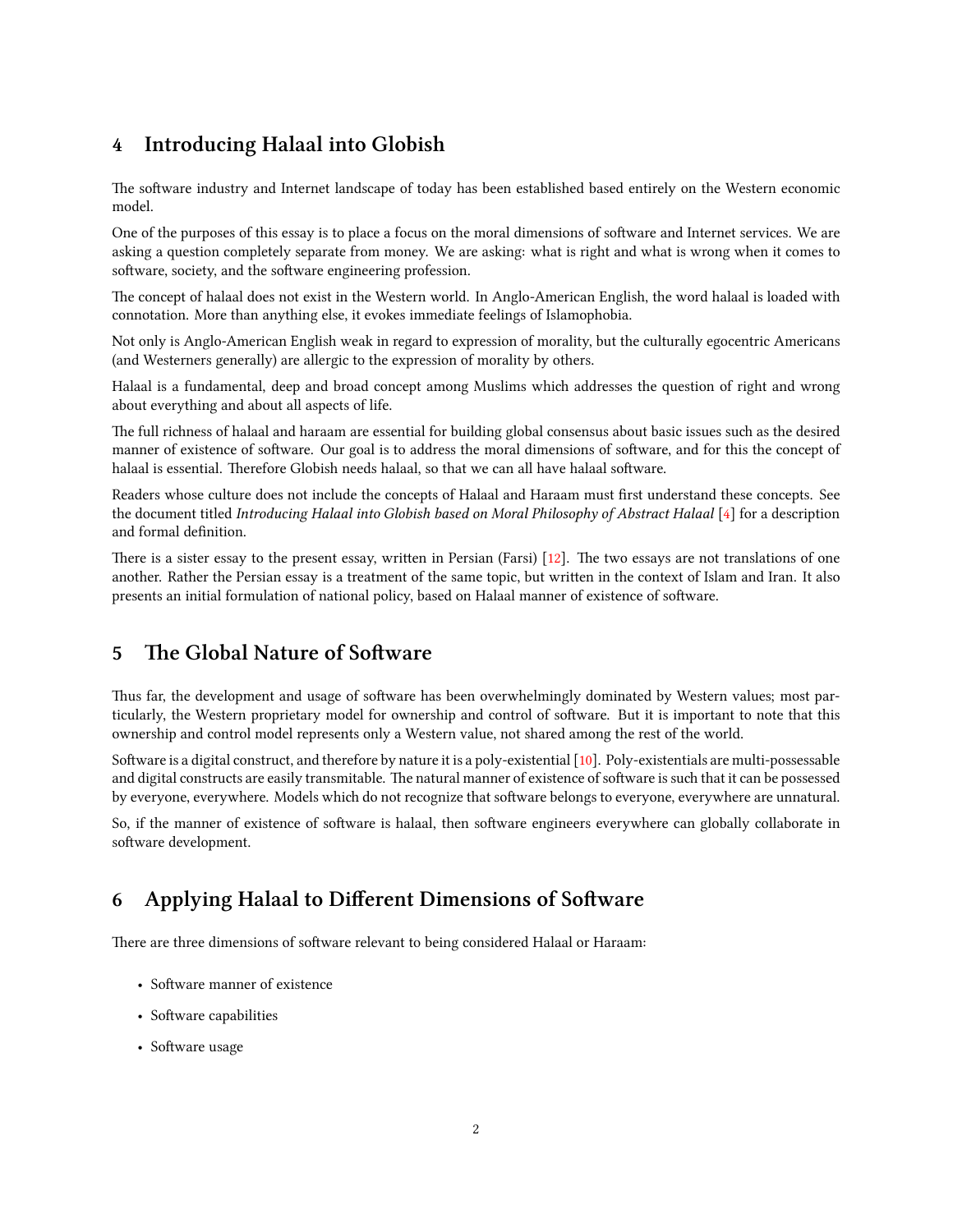Software capabilities and usage are not the topic of this essay. By software capabilities, we mean what the software is built to accomplish, for good or ill. Examples of software built for ill might be spying, tracking, invasion of privacy. By software usage, we mean how the software is used, regardless of its intended purpose. Consideration of what constitutes Halaal software based on capabilities and usage is primarily the domain of ethicists.

The topic of this essay is software *manner of existence*. What makes for Halaal or Haraam software manner of existence directly affects and involves the software engineering profession.

### <span id="page-6-0"></span>**7** Responsibilities of the Software Engineering Profession

The software engineering profession has a responsibility to society. It is responsible for providing the full beneficial potential of software, and protecting society against the vast harm that can result from the incorrect manner of existence of software.

Here we are using the term "profession" in the way it is understood in the East.

The notion of a "profession" in the West consists of training and the acquisition of specialized skills, to perform specialized work, to create monetary income. The responsibility of a profession towards society at large does not factor significantly in this. Western society is mostly, if not totally, economically driven. The Western model of economically driven individuals existing within an industrial context considers only money and self-interest. Such broader concepts as society, profession, responsibility and respect are very weak in the Western model.

In the East the word "profession" carries a greater meaning. It includes the Western meaning of a specialized skill set to perform work of value to others. But it also includes an agenda of trust and responsibility. The professional person is entrusted by society to maintain guardianship over an important aspect of life. Based on proper execution of this responsibility, the profession is respected.

The primary author of this essay, attests that: for him as an engineer it is only in Iran that he is called "Mr. Engineer Banan." That has never happened to him in America, Canada, England, France, or anywhere else in his travels throughout the Western world.

So it is in this Eastern sense that we are here speaking of "professional responsibility."

We are first-generation software and Internet engineers, and as such we have a unique responsibility to maintain the integrity of the Internet on behalf of the public. We stand at a technological inflection point, and what we do today, or do not do, will have a profound effect on the direction and evolution of the Internet for generations to come.

# <span id="page-6-1"></span>**8 Requirements for Fulfillment of Responsibility**

In order for the Software Engineering profession to fulfill its responsibility to society, we have certain requirements for the *manner* of existence of software.

For our profession to fulfill its responsibilities, the profession and society at large must respect and embrace the *Halaal manner of existence* of software.

We invite ethicists to participate in this fully, by formalizing the definition and convergence on this manner of existence.

As a starting point we propose the following as the definition of the Halaal manner of existence of software.

# <span id="page-6-2"></span>**9** The Halaal Manner of Existence of Software

By "manner of existence" of software we mean everything relating to how the software exists within society. This includes but is not limited to: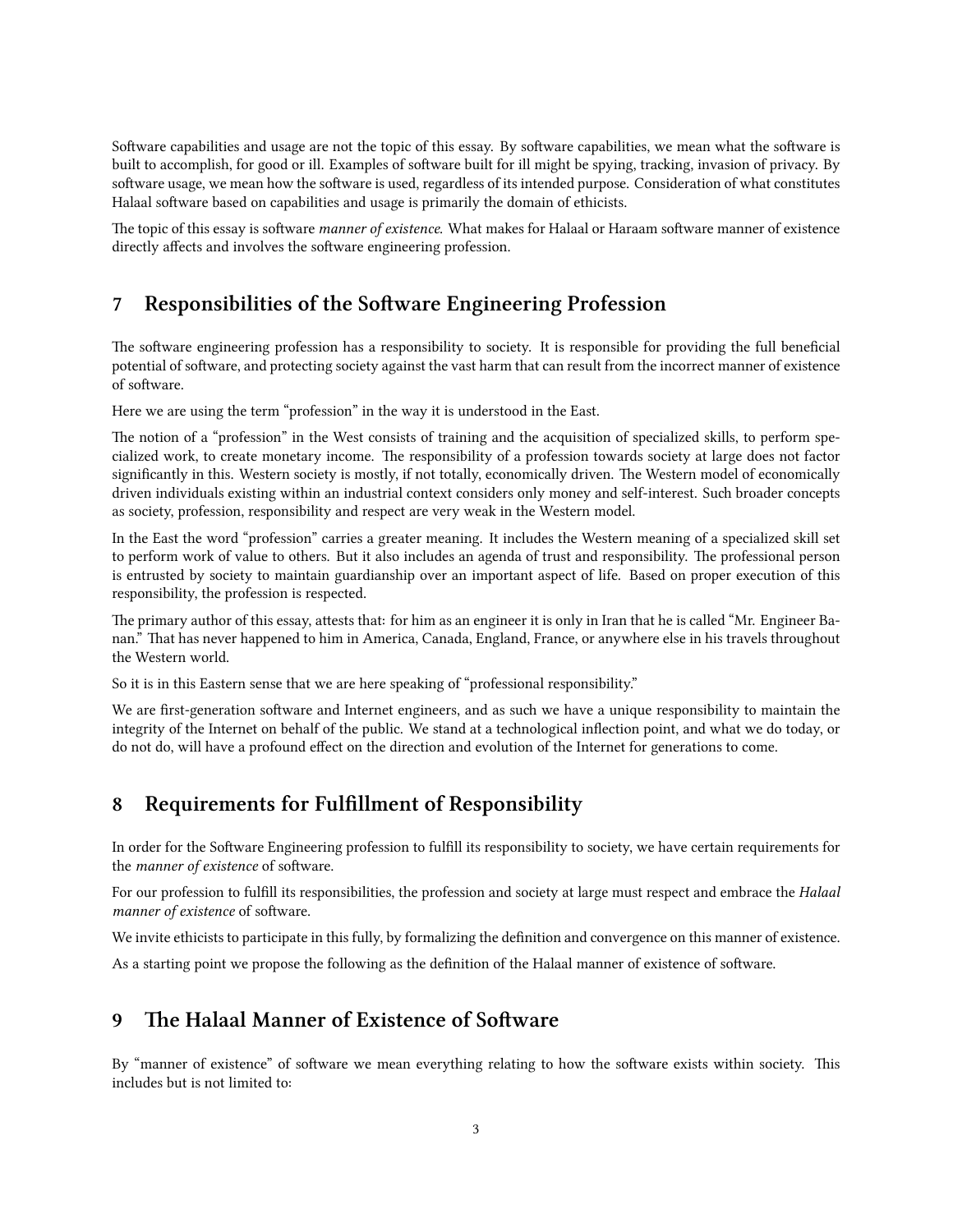- Is copying the software restricted by local law?
- Is copying the software restricted by other methods?
- Is use of the software restricted by local law?
- Is use of the software restricted by other methods?
- Is the software internally transparent?
- Is the software modifiable and enhanceable?

The following criteria are required for software to be considered Halaal, and so to allow the Software Engineering profession to fulfill its responsibility to society and humanity:

- 1. Halaal Criterion 1. Abolishment of any general restrictions on ability to copy the software.
- 2. Halaal Criterion 2. Unrestricted access by all (software engineers and all other users) to run the software, for any purpose.
- 3. **Halaal Criterion 3**. Unrestricted access by all software engineers to examine the software, study how it works, and change it. Access to the complete primary source code is a requisite for this.

# <span id="page-7-0"></span>**10 Abolishment of the Western Intellectual Property Rights Regime**

Halaal Criterion 1 demands rejection of the Western copyright regime.

Halaal Criterion 2 demands rejection of the Western patent regime.

The Western so-called Intellectual Property Rights regime is immoral and unethical in its entirety because it is in fundamental conflict with nature.

The West has used and continues to use the Intellectual Property Rights regime as an instrument of neocolonialism. By means of coercion and repetition the West has portrayed and continues to portray the Western Intellectual Property Rights regime as a universal law. But it is not. Other nations and societies throughout the world are free to define their own laws, based on their own values, and are free to submit to the Intellectual Property Rights regime, or reject it. The Intellectual Property Rights regime is a local law, conceived in the West, and now promulgated as global law. But global laws require global consensus, and in the case of Intellectual Property Rights, this consensus is absent. The idea that a local law originating in a local value system can be applied globally is nonsense. Bits know no border, knowledge knows no border and application of knowledge knows no border. If we are to have a global Internet, we must then reject the Western IPR regime.

See the essay titled *The Nature of Poly-Existentials: Basis for Abolishment of the Western So-Called Intellectual Property Rights Regime* [[10](#page-24-1)] for an analysis and discrediting of the Intellectual Property Rights regime, based on the inherent nature of what it seeks to control and restrict.

For a description of the basis for rejection of the Intellectual Property Rights regime by ethicists, see *Iran's Theological Resear on Intellectual Property Rights* [[11\]](#page-24-2).

Imam Khomeini's Fatwa in particular is succinct in declaring the fundamental invalidity of Western Copyright and Patent law.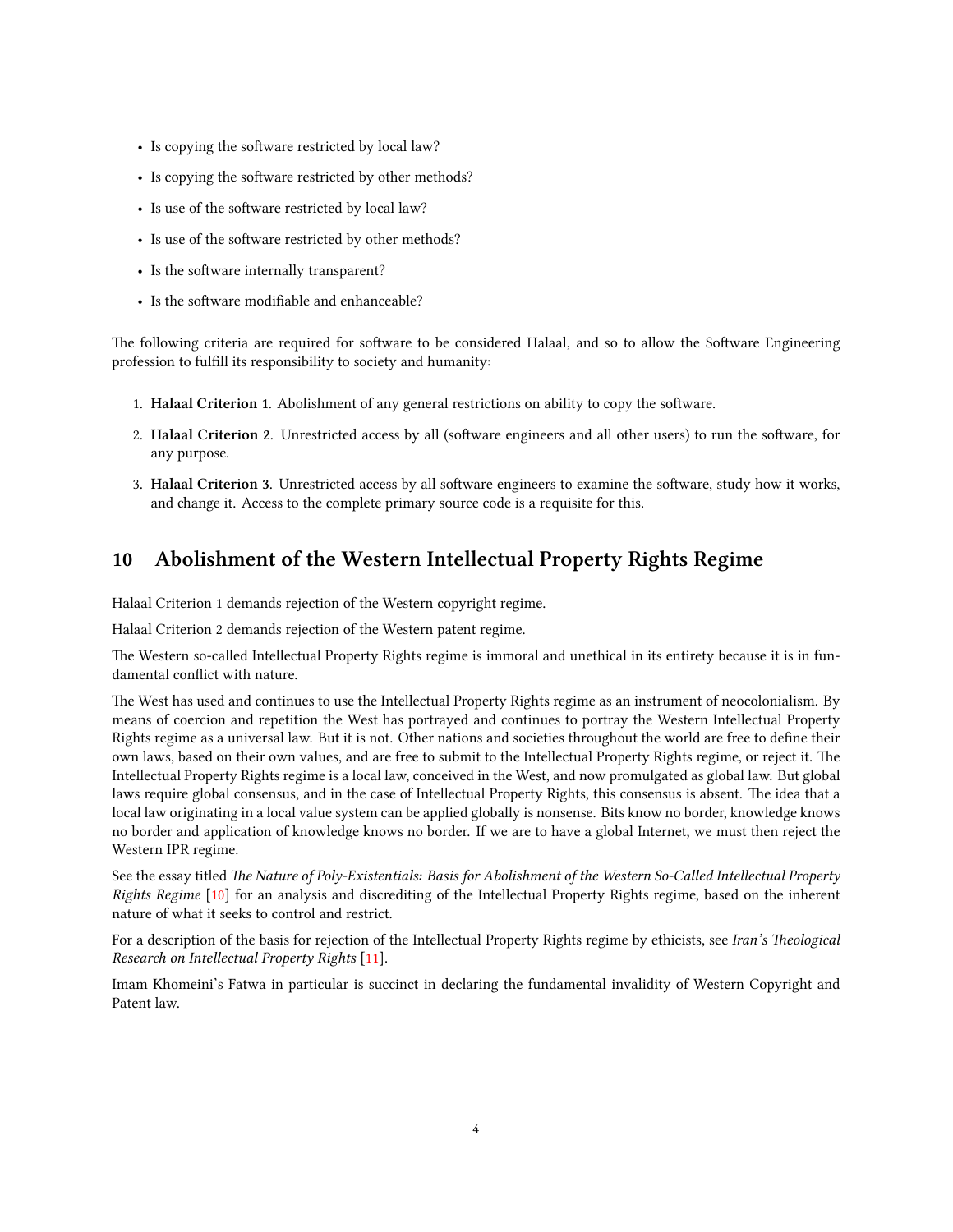# <span id="page-8-0"></span>**11 Halaal and Haraam in the Current Software Landscape**

Most people today use Microsoft software. Based on the above definition, Microsoft Windows is Haraam Software. This is because it is proprietary and closed source, and thus internally non-transparent.

Few people today use GNU/Linux software. Based on the above definition, GNU/Linux is Halaal Software.

### <span id="page-8-1"></span>**12** Halaal Software versus FOSS

Free and open-source software (F/OSS, FOSS) or free/libre/open-source software (FLOSS) is software that is both free and open source. It is liberally licensed to grant users the right to use, copy, study, change, and improve its design through the availability of its source code. In the context of free and open-source software, free refers to the freedom to copy and re-use the software, rather than to the price of the software.

The Western FOSS Movement has produced the GNU/Linux operating system and has demonstarted the viability of free software as a development model for creating large-scale, complex, relevant software systems. GNU/Linux is a fully viable free software alternative to the proprietary Microsoft Windows operating system, against which it continues to make steady inroads. Mozilla/Firefox is a fully viable alternative to the proprietary Microsoft Internet Explorer, and is also experiencing steadily increasing usage. And apart from such well-known and high-profile projects, behind the scenes the free software movement has become a flourishing creative environment, generating a constant stream of new and better software packages, duplicating and surpassing the capabilities of an ever-increasing portion of proprietary software territory.

FOSS is rooted in Western values of liberty and individuality. Free software focuses on the philosophical freedoms it gives to users, whereas open source software focuses on the perceived strengths of its peer-to-peer development model.

### <span id="page-8-2"></span>**12.1 Halaal Software versus Free Software**

The defining criteria for free software are as follows. This is reproduced from  $http://www.gnu.org/philosophy/$ [free-sw.html](http://www.gnu.org/philosophy/free-sw.html), current as of July 2011.

Free software is a matter of the users' freedom to run, copy, distribute, study, change and improve the software. More precisely, it means that the program's users have the four essential freedoms:

- The freedom to run the program, for any purpose (freedom 0).
- The freedom to study how the program works, and change it so it does your computing as you wish (freedom 1). Access to the source code is a precondition for this.
- The freedom to redistribute copies so you can help your neighbor (freedom 2).
- The freedom to distribute copies of your modified versions to others (freedom 3). By doing this you can give the whole community a chance to benefit from your changes. Access to the source code is a precondition for this.

A program is free software if users have all of these freedoms.

This definition is consistent with our own definition of Halaal software. So why have we taken the trouble to define Halaal software, when it turns out to be consistent with free software?

The reason is that the two definitions are ideologically different. They exist in ideologically different contexts, and this ideological difference is reflected in their phrasing.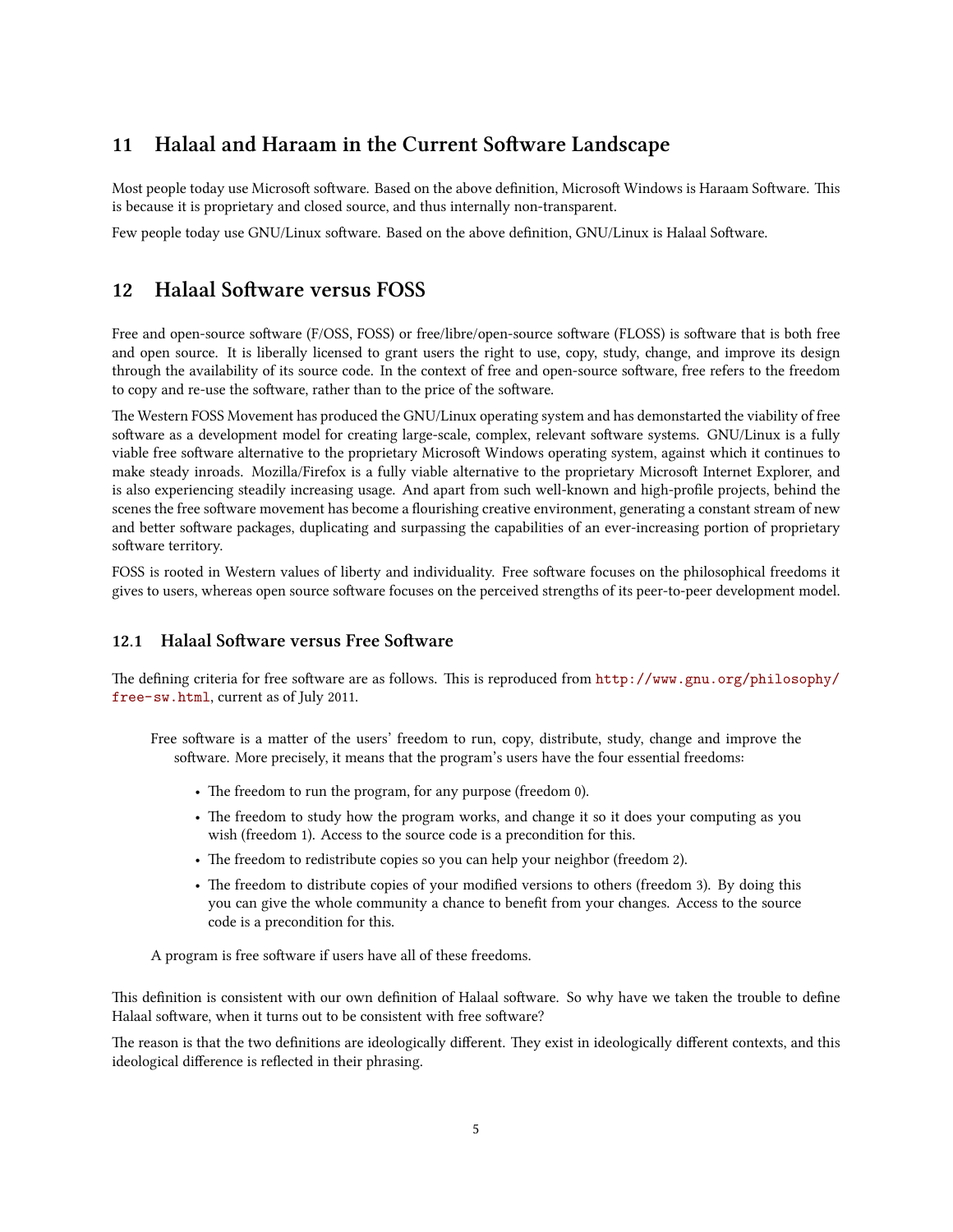The term "Free Software" was coined in the early 1980s in America. Their culture and language lacked the word "Halaal". So "Freedom" as the pinnacle of American values became the key word. The label "Free Software" has proven problematic in many respects. Free in English has two meanings, "gratis" and "liberty". For the public at large the "gratis" meaning is dominant, so the "Free Software" label never worked well. To address this, the word "Libre" has been introduced into Globish and "Free Software" and "Libre Software" have become synonyms. But, "Libre Software" is also not a good label because it does not focus on the ethical, moral and societal manner of existence of software. The focus of the label needs to be on morality and society. Once "Halaal" is properly introduced into Globish [\[4\]](#page-23-1), the label "Halaal Software" will prove more crisp and more on the mark.

The free software definition exists in the context of Western copyright law, and implicitly accepts that as a reality. The key to free software is the GPL (General Public License), a form of licensing intended to preserve the four definitional freedoms. But this is of course a form of copyright, and so the free software definition resides within and submits to the Western copyright conventions.

The free software definition is rooted in the context of Western values and assumptions:

- It is centered on the individual (individual freedom), as opposed to being centered on society (ethics and morality). The concepts of profession and society are absent. The definition is based entirely on the individual, and the individual's freedom.
- It exists in the context of the Western Copyright and Patent regime. Freedom 2 and freedom 3 are written in response to this, and implicitly accept this as a reality. There is is no explicit assertion that the ability to copy is a natural law and a human right.
- It does not recognize the Software Engineering profession as a guardian. Freedom 1 makes no distinction between ordinary users (i.e. almost everyone), and software engineering professionals. The implication is that anyone can exercise freedom 1, without need for guardianship by the Software Engineering profession.

The Halaal software definition on the other hand makes no concession whatever to Western Intellectual Property Rights. We view the Western Intellectual Property Rights regime as a fundamental misconception, and fundamentally invalid.

While operating in countries where Western Intellectual Property Rights regime are law of the land and have deep roots, we subject our own work to the most stringent forms of the General Public License that is available.

While operating in countries where Western Intellectual Property Rights regime have not taken root or are not valid (e.g., China, Iran) we also work towards rejection and abolishment of Western Intellectual Property Rights regime and work towards requiring that all software entering the country and used is Halaal Software.

#### <span id="page-9-0"></span>12.2 Halaal Software versus Open Source Software

The other branch of the Western FOSS movement is Open Source Software. Open Source demands internal transparency and focuses on a colaborative development methodology.

The primary difference between Open Source Software and Free Software is the intent for keeping Halaal Software perpetually Halaal Software through Western copyright law.

In that respect Halaal Software is more alighned with Free Software.

#### <span id="page-9-1"></span>**12.3 Proprietary Culture's Bastardizations Of FOSS**

The model of Halaal Software is towards Halaal Software remaining Halaal Software.

The Western FOSS movement either does not care much about this (the Open Source branch) or attempts to accomplish that through the Western Copyright law.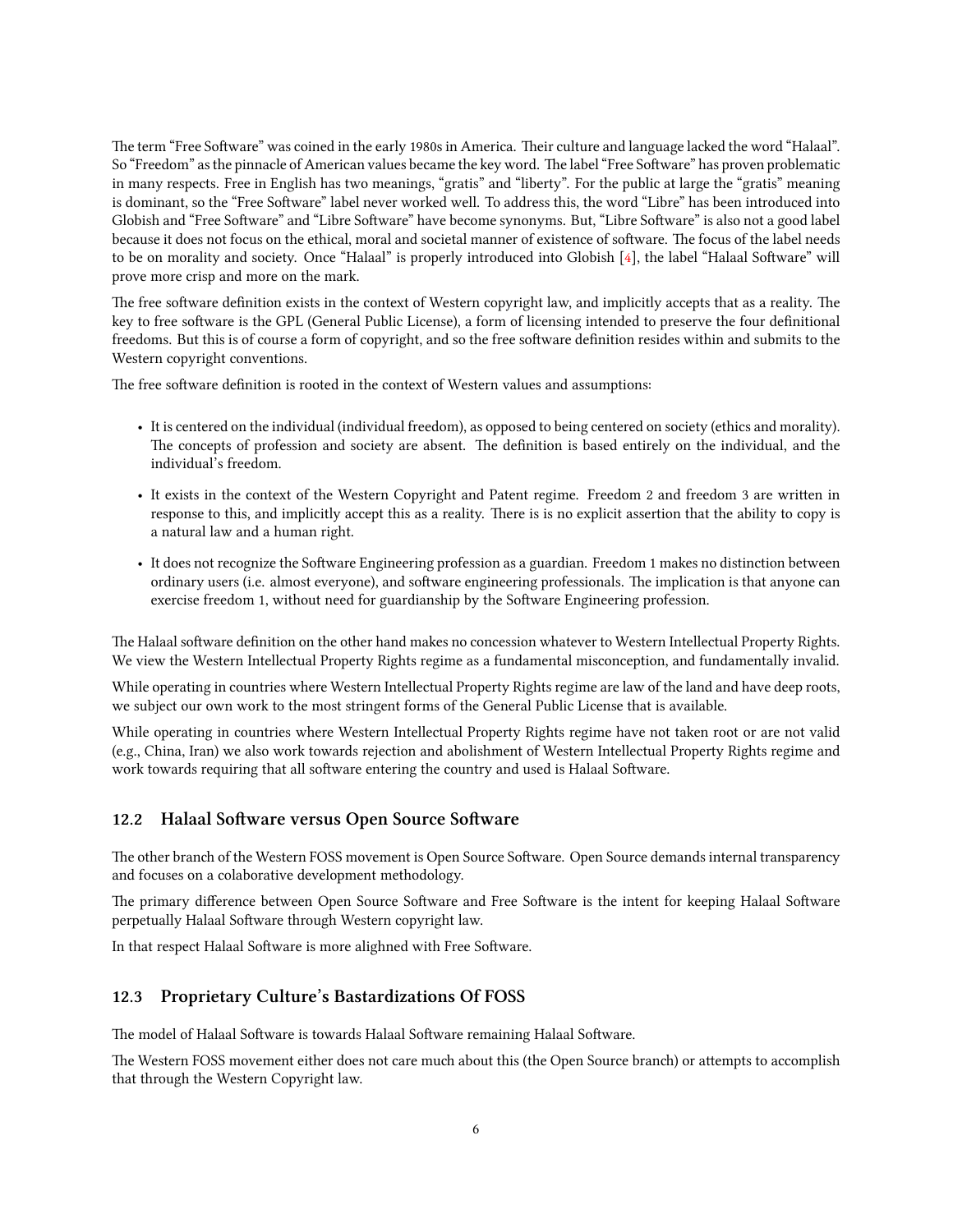The desire and intent to keep the software halaal is continuously vioalted by the proprietary model. We call this bastardization of halaal software.

Four significant models for bastardizations Of FOSS are mentioned below.

#### <span id="page-10-0"></span>**12.3.1 Appleization: Bastardization based on Copyleft ambivalence**

Apple's Mac OS X is a derivative of 4.4BSD-Lite2 and FreeBSD. The FreeBSD Copyright license is very loose and makes no effort towards keeping halaal software, halaal software.

As a result what used to be halaal software has evolved into proprietary software.

#### <span id="page-10-1"></span>12.3.2 Tivoization: Bastardization based on Copyleft License Holes

Tivoization is the creation of a system that incorporates software under the terms of a copyleft software license (like the GPL), but uses hardware restrictions to prevent users from running modified versions of the software on that hardware. This is in reference to circumstances such as TiVo's use of GNU GPL licensed software on the TiVo brand digital video recorders (DVR).

In such cases the spirit of halaal software is circumvented by exploiting holes in the underlying copyleft license.

So while TiVo has complied with the GPL v2 requirement to release the source code for others to modify, any modified software will not run on TiVo's hardware. GPL v3 attempts to plug that hole in the context of Wester IPR regime.

Note that this form of bastardization leads outside of software as a pure poly-existential and towards viewing the system as a poly-existential – or not.

#### <span id="page-10-2"></span>12.3.3 ASPization: Bastardization based on Copyleft ASP Loophole

Transformation of Software into Service permits use of software that often is not covered by copyleft licenses.

This is usually labeled the "ASP loophole". For example, GPL v2 talks about distribution of software and includes a copyleft clause that triggers when you distribute your code. Much software is now accessed as a service which requires no distribution of code.

Large service providers such as Google, use halaal manner-of-existence of software heavily to provide haraam mannerof-existence Internet services.

In the arena of internet services, the basic principles of the FOSS movement have been bastardized, where transparent software is used to provide opaque internet services.

They use the ASP loophole and as parasites on Free Software, abuse the spirit of halaal software.

In the context of Western IPR regime, the Affero General Public License, (AGPL), addresses the problem where by using but not distributing the software, the copyleft provisions are not triggered.

#### <span id="page-10-3"></span>12.3.4 Andoidization: Bastardization Through Control of the Development Process

In our model, halaal software empowers the entirety of the software engineering profession to collectively develope and to collectively serve humanity.

With Google's Android, adherence to Western FOSS is observed in letter but not in spirit.

Google's mobile platform is a masterful manipulation of open source designed for driving commercial agendas. While profiting from the goodwill sourounding FOSS, the Android model violates the spirit of public collaboration.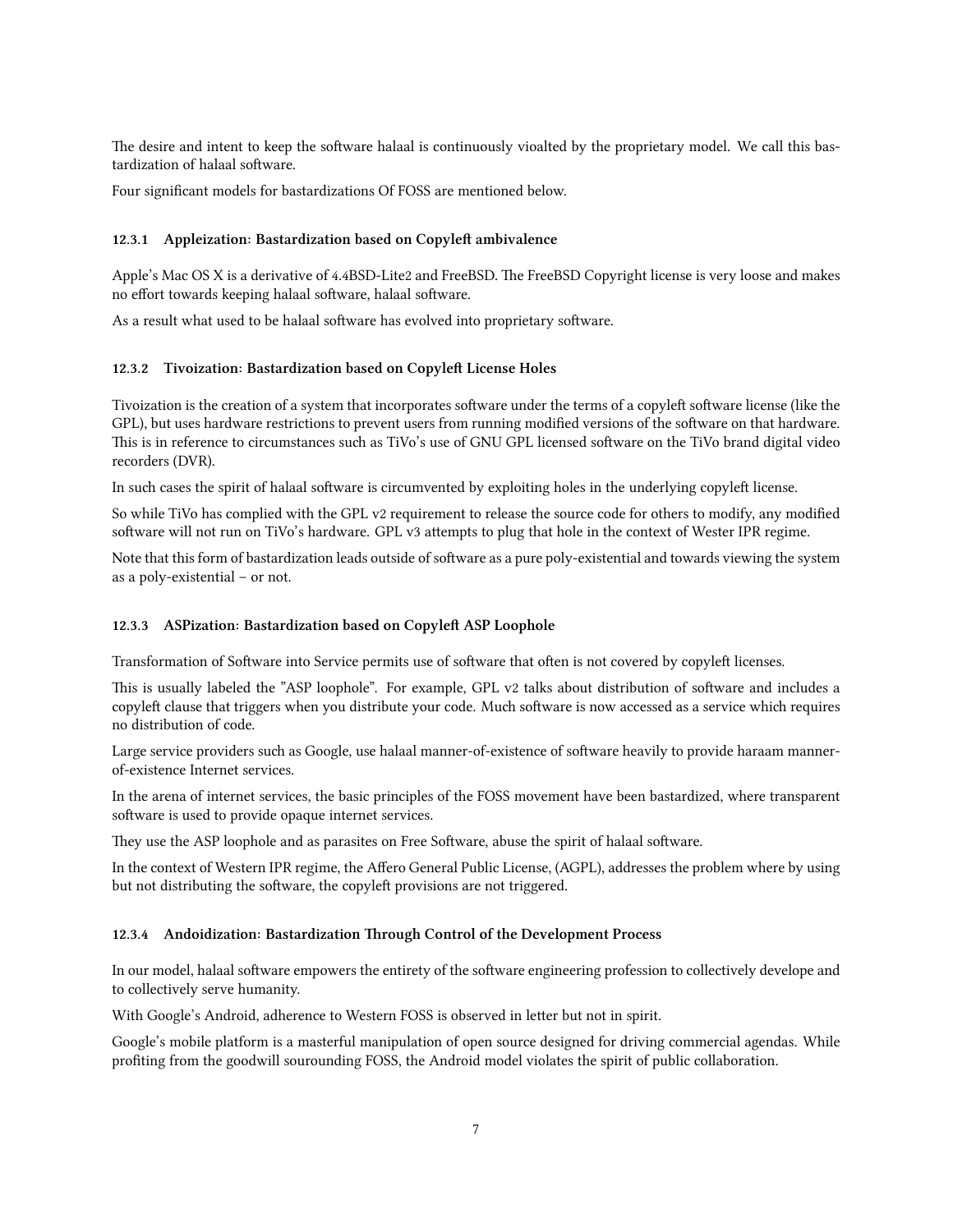e Android governance model consists of an elaborate set of control points that allows Google to bundle its own services and control the exact software and hardware make-up on every handset. All this while touting the openness rhetoric. Current relevant code is well controlled and closed. Old code is made open source. And the development process is defined and controlled by Google.

### <span id="page-11-0"></span>**12.4 An Invitation To Converge**

We invite our "Free Software" and "Open-Source" brothers and sisters to recognize that the "Halaal Software" model is a more complete model and that the "Halaal Software" label is a better label.

### <span id="page-11-1"></span>**12.5 Our Use Of The Libre/Halaal Label**

While waiting for our FOSS brothers and sisters to recognize that "Halaal Software" and "Halaal Internet Services" are better labels, we make a compromise and in the interim use the "Libre/Halaal Software" and "Libre/Halaal Internet Services"

# <span id="page-11-2"></span>13 Transformation of Software into Services

The success and widespread usage of the Internet has caused a major shift in the model for software usage. It is now common for software to take the form of internet services and be accessed in the form of Internet Services.

A rigorous definition of Internet Services includes a number of criteria and dimensions. For the moment we take this as a basic definition: **Internet Services** consist of *soware execution accessed through a network*.

# <span id="page-11-3"></span>14 The Halaal Manner of Existence of Internet Services

The following criteria are required for Internet Services to be considered Halaal, and so to allow the Software Engineering and Internet Engineering professions to fulfill their responsibility to society and humanity:

- 1. Every software component included in the service must be Halaal software.
- 2. The software for the entire service must be Halaal software. The entire primary source code for the entire service must be available to all software engineers, so that the entire service can be reproduced.
- 3. All protocols used by the service must be transparent and unrestricted.

### <span id="page-11-4"></span>**14.1 A non-proprietary model for Internet services**

The above definition represents a non-proprietary model for Internet services.

e existing proprietary regime is the wrong model for provision of Internet services. Wrong in that it allows control of the service by the provider, and exploitation of the user's data, in a way that is detrimental and unknown to the user. The solution to this is an entirely different model for Internet services, where service ownership is placed squarely in the public domain.

We have formulated a radically new, non-proprietary model for delivery of Internet services. We call this the **Libre Services** model. In the document titled, *Libre Services: A non-proprietary model for delivery of Internet services* [[9](#page-24-3)], we describe a roadmap for promoting widespread usage of Halaal services, as an alternative to existing Haraam services.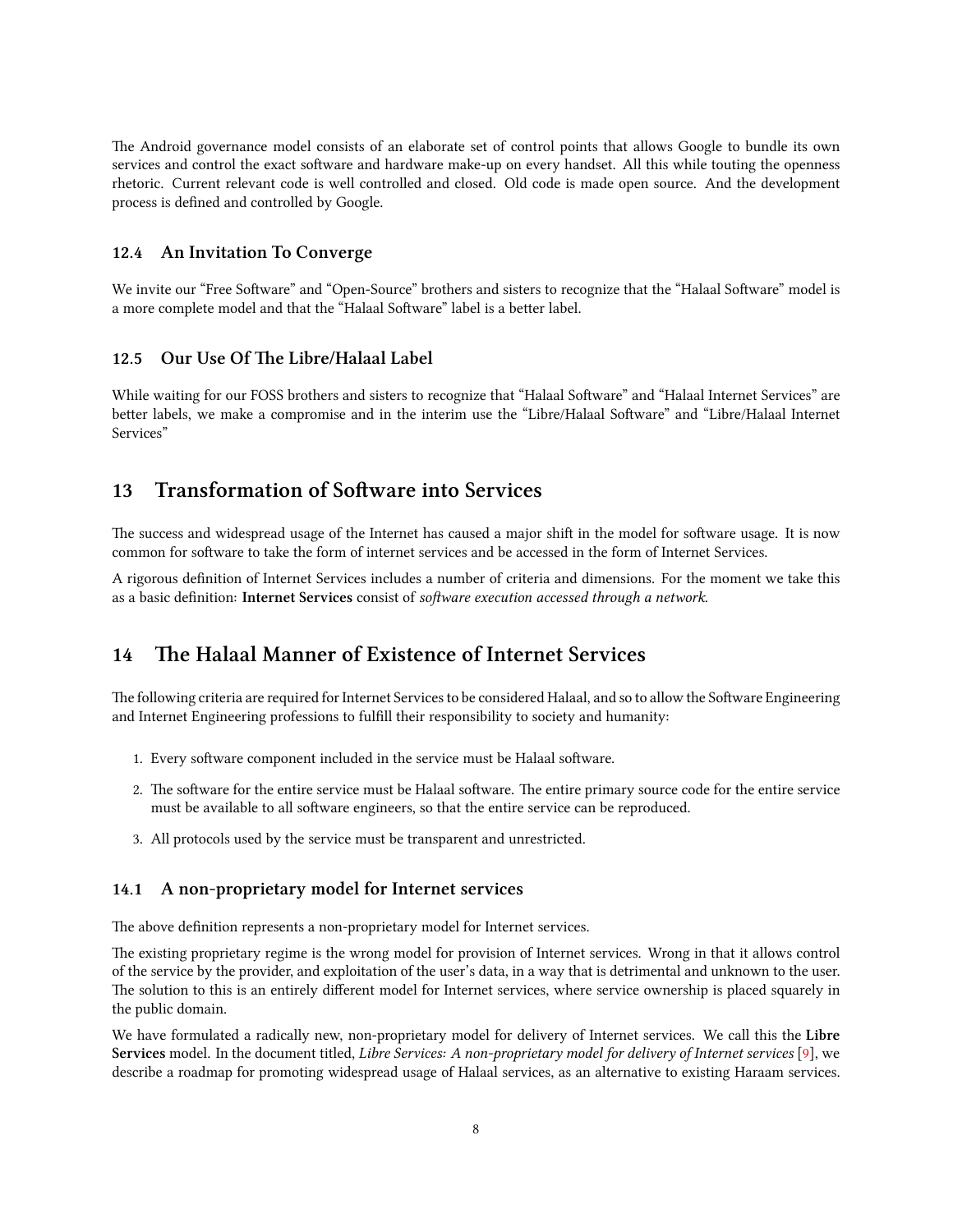Libre Services are an extension of the principles of free software into the Internet services domain. They are Internet services that can be freely copied and reused by anyone. Any company or organization can reproduce and host any Libre Service, either for its own use, or for commercial or non-commercial delivery to others. The Libre Services model exists in relation to the proprietary Internet services model of AOL, MSN, Yahoo and Google, in an analogous way to how GNU/Linux exists in relation to Microsoft Windows.

The Halaal/Libre model represents a negation of the existing proprietary ownership model. Specifically, it represents a complete rejection of patents and restrictive copyright as these apply to Internet services. These are business paradigms, advantageous to commercial interests, but acting against engineering creativity and the broader interests of society.

## <span id="page-12-0"></span>**15 Autonomous Halaal Services**

Internet services come in all shapes and sizes, serve all manner of purposes, and interact with each other and with societal entities in all manner of complex ways.

In some cases a service may be associated exclusively with a particular societal entity, such as an individual, an organization, or a corporation. Such entities enjoy a high degree of autonomy within society, and so we refer to these as autonomous entities. When a service is associated uniquely with particular autonomous entity, we refer to the entity as the owner of the service.

When a service is associated with a unique owner, certain characteristics of the service are of particular concern to the owner. The service may include information of a personal or private nature, and the owner may wish to ensure that his/her/its privacy is protected. It is also important that the service reflect and maintain the autonomy of the owner, providing parallel freedom of action to that which the owning entity enjoys at large.

Certainly, the privacy and autonomy of the owner are fully guaranteed if the owner exercises direct control over the functioning and provision of the service. In practice, an owner may or may not choose to exercise such direct control of the service. In many cases the owner of the service will leave the service provisioning in the hands of a second-party service provider. Nevertheless it is sufficient to guarantee the autonomy of the owner if the nature of the service is such that the owner could in principle take control of the service himself.

We define an **autonomous halaal service** as an Internet service associated with a unique owner, that the owner could in principle and at his option take control over and provide for himself.

As noted, in many or most cases the service will be provided by a second-party service provider, who runs and administers the service on behalf of the owner. The autonomy of the owner requires that he is in no way tied to this or any other service provider. The general societal autonomy of the owner means that for any other type of service—banking, legal, medical—the owner is free to move from one provider to another, leaving no trace of himself behind with the previous provider.

In the case of Internet services, similar principles apply. For a service to be an autonomous halaal service, it must satisfy the twin requirements of **portability**, and **non-retention**. Portability, meaning the owner can transport the entire service to a different service provider. And non-retention, meaning the previous provider must retain no trace of the owner's information.

Specifically, when a second-party provider is providing the service on behalf of the owner, the service is an autonomous halaal service if the provider meets the following requirements:

- 1. **Service and Data Portability**. At the instruction of the service owner, the entire service can be transfered to a different service provider. This could be another second-party provider, or the service owner himself.
- 2. **Service and Data Non-Retention**. At the instruction of the service owner, the service provider must destroy all service-related information (i.e. all owner data and log files).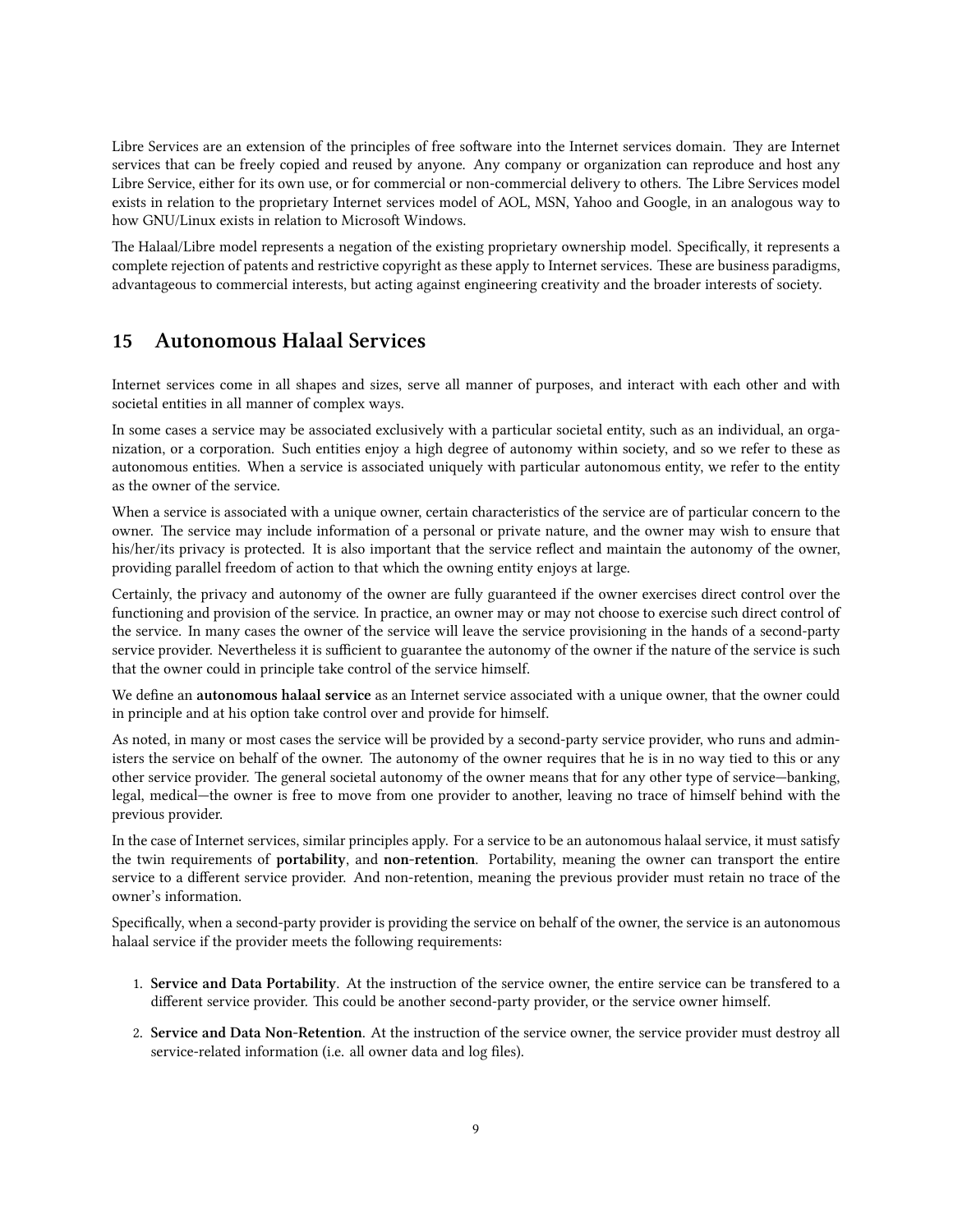# <span id="page-13-0"></span>**16 Federations of Autonomous Halaal Services**

Autonomous services may wish to engage in end-to-end interactions with other autonomous services. Preserving the integrity of such end-to-end interactions between autonomous services is the responsibility of the Software and Internet Engineering professions.

Many interactions between autonomous services involve only the two interacting entities, with no other entities or services involved. However, some interactions between Halaal autonomous services require coordination by other Halaal services. Examples would be dating, auctions, classified advertizing, etc., where a non-autonomous service is required to enable participation by multiple autonomous entities. We refer to such enabling non-autonomous services as **federated services**, and we refer to the association of a federated service plus its subscribing autonomous services as a **federation of autonomous services**.

The Halaal aspects of functionality and usage of federations of autonomous services are primarily the domain of ethicists.

### <span id="page-13-1"></span>**16.1 End-to-End Inter-Autonomous Relations**

The purpose of a federation is to enable end-to-end inter-autonomous relations. Broadly speaking this encompasses two capabilities. The first is to enable the ends to find each other. The second is to enable complex and comprehensive transactions between the ends.

## <span id="page-13-2"></span>**17 Halaal and Haraam in the Current Internet Services Landscape**

The Internet has become a critical global resource, with far-reaching consequences for the welfare of society. But there is something amiss with the existing model for creation and delivery of Internet services. And as a result, there is something gravely amiss with the direction the Internet is presently taking. There is cause for concern.

Today the Internet Services industry is a proprietary construct, almost entirely owned and controlled by proprietary commercial interests. Google, Yahoo, MSN, AOL, YouTube, Facebook, MySpace, LinkedIn, and virtually every other Internet service—these are all for-profit proprietary American corporations, with no responsibility to the public welfare. This represents a significant hazard to the broader welfare of society. Under the existing proprietary Internet regime, critical societal freedoms are being seriously compromised by narrow commercial self-interests.

Today, the world is largely unaware of this. The public is completely oblivious to the perils of the proprietary Internet model, and happily entrusts its personal data, its privacy, its freedoms and its civil liberties to proprietary business interests. And the people whose responsibility it is to safeguard the public interest—government, and the engineering profession—are asleep at the wheel.

Based on the definition of Halaal manner of existence of Internet Services, Facebook is Haraam, Google is Haraam, Yahoo is Haraam, MSN is Haraam, and many others.

Some isolated and rudimentary Halaal Informational and Collaborative Services are Halaal Internet Services. For example Savannah can be considered Halaal because of Savane.

The grave danger presented by the existing proprietary Internet Services industry is beginning to be understood even by some Westerners. And primitive efforts to address this such as "The Freedom Box" are being initiated. But these efforts remain rooted in the individualistic Western model, and do not have the Halaal manner of existence of Internet Service as a guiding principle.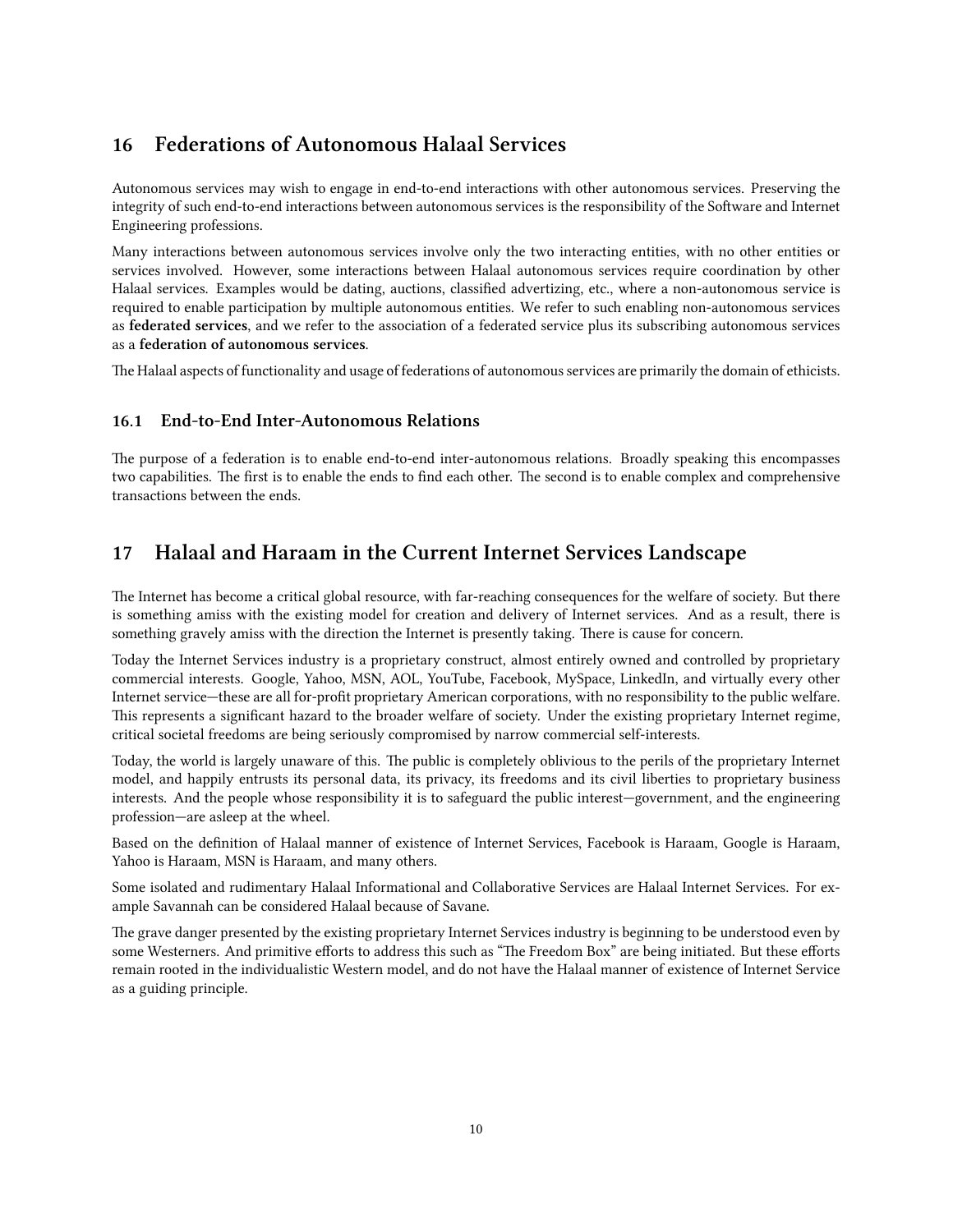### <span id="page-14-0"></span>**17.1 Collaborative Halaal: By\* Federation of Autonomous Libre Services**

e Halaal/Libre model is not just theory. We have built a set of real, working, demonstrable Libre Services. We call these the **By\* Federation of Autonomous Libre Services**. By\* (pronounced "by-star") is a unified services model, unifying and making consistent a large number of services that currently exist in functional isolation. It is a coherent, integrated family of services, providing the user with a comprehensive, all-encompassing Internet experience.

The By\* Federation presently includes ByName, ByAlias, ByMemory and BySMB/ForSMB. In the works and coming soon are additional services for individuals (ByFamily, ByNumber), services for personal and business interaction (By-Where, ByEvent, ByTopic, ByInteraction, ByLookup, ByHookup), and software distribution services (BySource, ByBinary).

The By\* services are based on 100% free software and patent-free protocols, and are thus completely transparent and reproducible by anyone. They are a communal public resource, not owned by anyone, freely available for use by society at large. Their widespread deployment and usage is in the direct interests of the general public welfare.

The best way to redirect the Internet Services industry is by supporting initiatives such as the By\* Federation of Autonomous Libre Services. In contrast to the current economically-driven Internet Services model, such initiatives reflect the guardianship role of the Software Engineering profession, and are truly directed towards the best interests and welfare of society. For more information see the document titled,  $By^*$  Federation of Autonomous Libre Services: The *Concept* [\[5\]](#page-23-2).

For this initiative to be viable, it must have an economic and business model that can compete with the existing proprietary services. See the sections below for the Open Business Plan of the By\* Federation of Autonomous Libre Services.

# <span id="page-14-1"></span>**18 Economic Consequences of Halaal Software and Halaal Services**

The economic and business consequences of Halaal software and services are a fundamental shift of business operations from the **for-profit**, proprietary quadrant into for-profit, non-proprietary quadrant. See the document titled *The For-Profit and Non-Proprietary Quadrant* [\[2](#page-23-3)] for details.

The notion of a non-proprietary construct, residing and operating within the for-profit sector, is new and different. Historically, the for-profit sector has been closely associated with proprietary ownership of assets. Hence the Internet Services industry as we see it today. Also historically, management of non-proprietary or public assets has been primarily associated with the non-profit sector. Hence the current orientation of the Free Software Movement, operating largely within the non-profit sector.

The Halaal/Libre Services deployment model breaks both these traditions. It represents a radical shift of the Internet Services industry from the for-profit, proprietary quadrant, to the for-profit, non-proprietary quadrant. In this space the entire software for an Internet service remains a communal public resource in the trust of the engineering profession, while service deployment is driven forward by the full force of for-profit commercial motivations.

### <span id="page-14-2"></span>**18.1 Revenue model for Halaal Software**

The Haraam software model, operating under Western copyright restrictions, includes a highly effective recurring revenue generation model: the proprietary software licensing model.

But the Halaal manner of existence of software eliminates all restrictions on the distribution and use of software. Thus the Haraam recurring revenue model is also largely eliminated. Recurring revenues under the Halaal software model are much less than under the Haraam software model.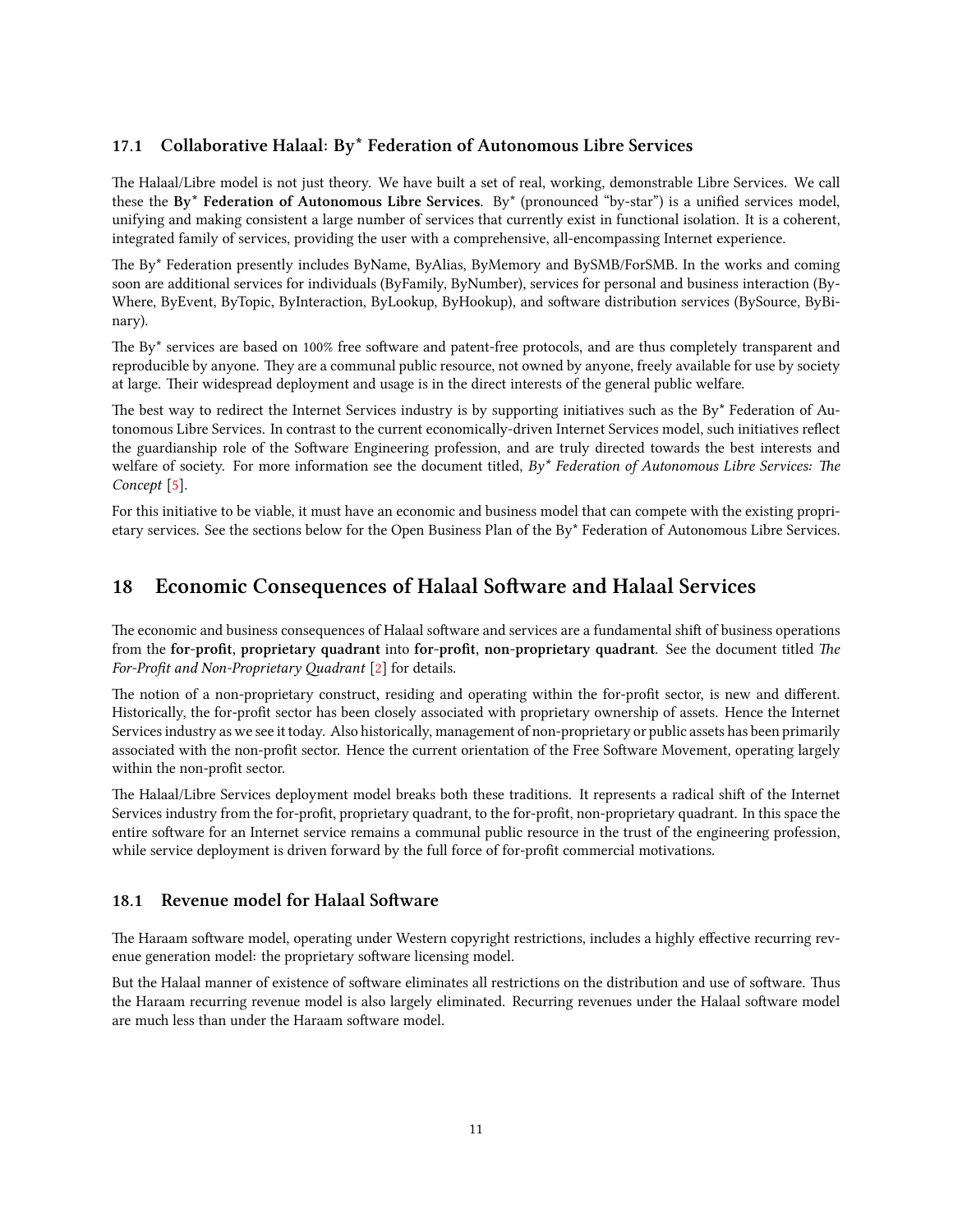### <span id="page-15-0"></span>**18.2 Revenue model for Halaal Internet Services**

The Halaal manner of existence of software creates a powerful generative development model for Halaal Internet Services. This generative model is absent from Haraam Internet Services. Thus Halaal Internet Services have a major advantage and can compete directly with Haraam Internet Services in terms of development.

The basic recurring revenue models for Halaal Internet Service providers are essentially the same as for Haraam Internet Service providers. Thus in terms of revenue generation, Halaal and Haraam services are on an equal footing.

As part of our responsibility to create a viable implementation construct we have fully analyzed the business dimension, and we have formulated the business model in the form of an Open Business Plan, titled:

> The By\* Federation of Autonomous Libre Services An Inversion to the Proprietary Internet Services Model An Open Business Plan

e Executive Summary of Neda Communication, Inc's Open Business Plan [\[7\]](#page-23-4), and the full business plan, are available at: http://www.neda.com/StrategicVision/BusinessPlan.

# <span id="page-15-1"></span>**19** The Halaal Software-Service Continuum

Usage of Internet services involves a combination of software and services functionality: there is an interaction between software running locally, and service software running at the remote service site.

Close integration between the software and the service is an important factor in terms of service capability.

The internal transparency of Halaal software and Halaal services enables unlimited, total integration. This total integration between Halaal Software and Halaal Internet Services creates a Halaal Software-Service continuum, far superior in capability to any possible Haraam Software/Service combination.

# <span id="page-15-2"></span>20 Overview of The Halaal/Libre ByStar Digital Ecosystem

This essay is part of a bigger picture. Our goals are broader than just defining Halaal Software.

We want the world to move towards Halaal Software and Halaal Internet Services.

The totality of our work is towards creation of The Halaal/Libre ByStar Digital Ecosystem, as a moral alternative to the proprietary American digital ecosystem. An overview of this is provided in [\[8](#page-23-5)], available on-line at: http://www.bycontent.net/PLPC/18001

If you believe that the concepts of Halaal Software and Halaal Internet Services as we have defined them have merit, we invite you continue to read. In the overview of The Halaal ByStar Digital Ecosystem [\[8\]](#page-23-5) we draw a vast picture for puing in place a model and process that can redirect Internet services and safeguard humanity.

In that document, we also describe the frameworks that are in place for collaboration and we invite you to participate in this work.

# <span id="page-15-3"></span>21 Halaal Software & Services as basis for Formulation of National Policies

The labels of Halaal and Haraam for the right and wrong manner-of-existence of software and Internet services, as we have defined them, are productive only if the society accepts them and requires them. Otherwise, it just becomes an ideological fringe concept as Free Software, Open Source and FOSS have become in the West.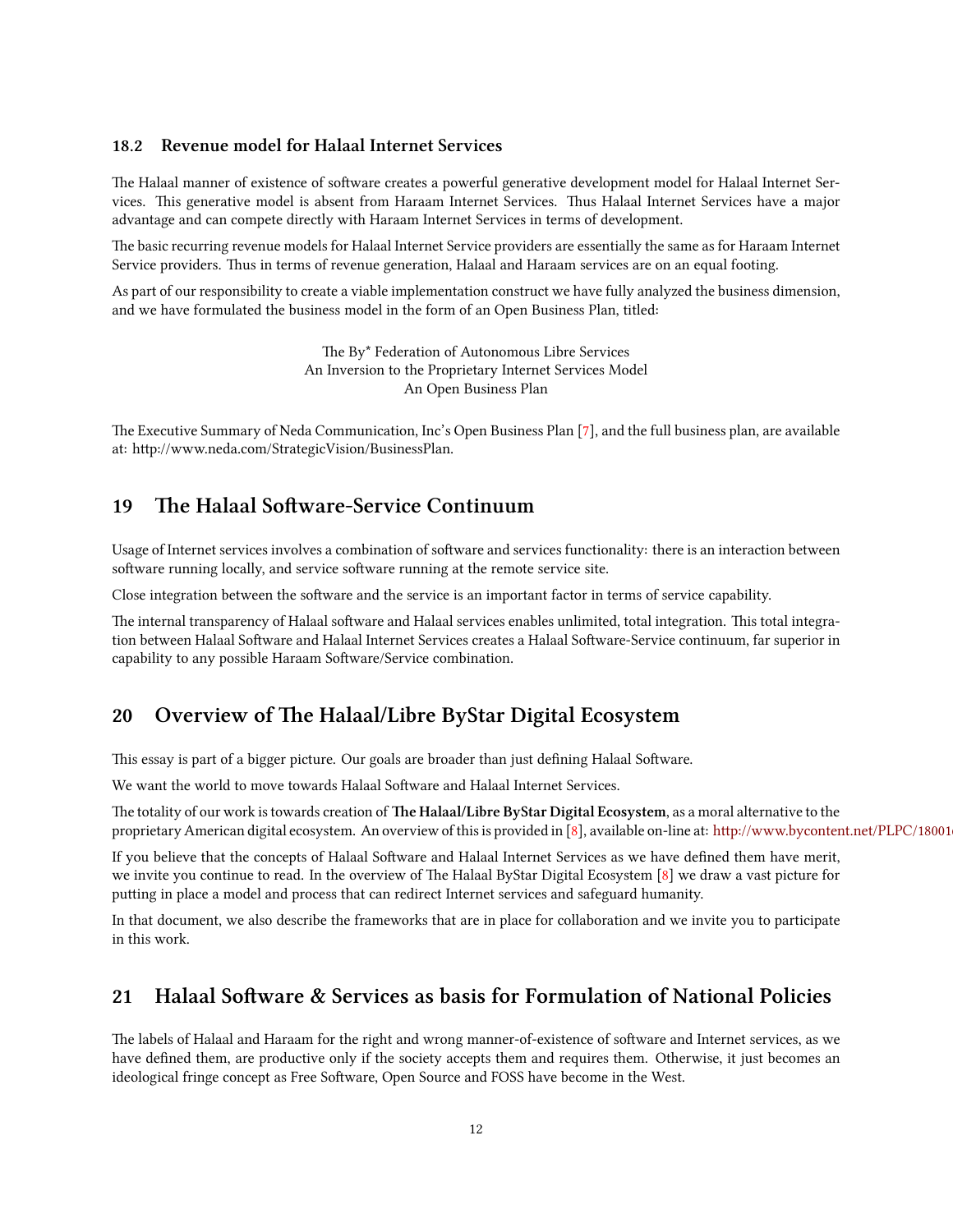In other words, ultimately the halaal manner-of-existence of software and Internet services should become national policies.

e natural dynamics that drive Halaal/Libre and the Proprietary tussle lead to a number of tear points.

### <span id="page-16-0"></span>**21.1 Tear Points Of Halaal/Libre and The Proprietary Tussle**

We have analyzed the forces in nature that work against the existing Proprietary American Digital Ecosystem – and those which are in harmoney with the ByStar Halaal Digital Ecosystem - and have identified a number of "tear points". Our execution is focused on these tear points.

Some of these tear points are more applicable to Eastern societies and some are more applicable to Western societies.

We present and analyze these tear points in the context of formulation of national policies for Eastern and Western societies.

### <span id="page-16-1"></span>21.2 Halaal Software Based Formulation Of National Policies In Western Societies

Simply put, it is naive to imagine that there is any hope that Halaal Software can become basis for formulation of national policies in any Western society.

This is because of a number of a reasons, including:

- Intellectual Property Rights regime is an integral part of Western cultures. Even after it becomes obvious that the Western intellectual property rights regime is corrupt, economic interests will keep it in place. In many ways this parallels the history of Slavery in America.
- Western societies are primarily economically driven. Halaal and Haraam for anything, generally (if not always) remain fringe concepts.
- The Proprietary model is fully entrenched. And the course for using the proprietary model for internal and external exploitation is already fully charted.

In the West there is track record for where Halaal/Libre software and Internet services fit in Western societies. The advantages of being in harmony with nature has not been sufficient to bring GNU/Linux to the center – other than through economically driven bastardizations of Halaal/Libre software such as Appleization, Tivoization, Androidization, etc.

There is one aspect of halaal software and halaal Internet services that is congruent with Western cultures. It is of course "freedom" based.

#### <span id="page-16-2"></span>**21.2.1 Mostly Western Tear Point: Individual Privacy, Individual Liberty and Individual Autonomy**

Some Westerners are now starting to see some problems with their current software and Internet services model. Expressions of the problems include:

- Americans have made a deal. Corporation provide people/consumers gratis service. The consumer in turn provides information about herself to corporations.
- Privacy has become a currency in the Proprietary American Digital Ecosystem.
- The American/Western Digital Ecosystem puts the Individual against the Corporation.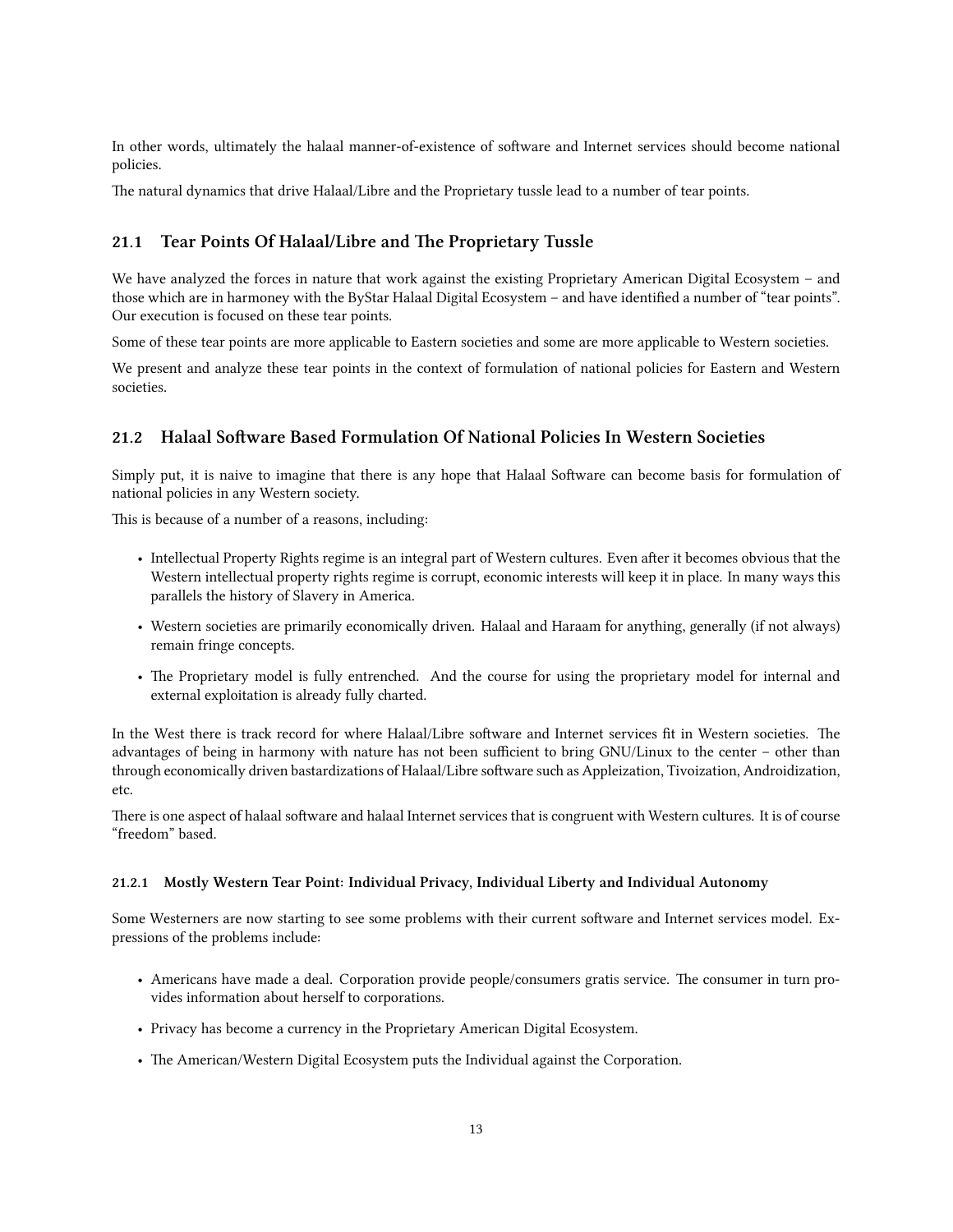• The Proprietary American Digital Ecosystem is based around the corporation sitting in the center and monitoring and milking the Individual's privacy. Consider Facebook. And of course the individual has full liberty ("freedom") to consent to all of this – which she does.

Many of inherent characteristics of the Halaal ByStar Digital Ecosystem directly address the above problems. These Include:

- Halaal ByStar Digital Ecosystem is based on Autonomous Libre Services.
- Preserving Individual's Autonomy is fundamental to design of Halaal ByStar Digital Ecosystem.
- ByStar Halaal Digital Ecosystem is designed to be End-To-End and not centrally controlled.
- In the Halaal Software and Halaal Internet services model, the Internet Engineering Profession has the responsibility of protecting the individual and society. Because the profession understands what is at stake and what can be done.

### <span id="page-17-0"></span>**21.3 Halaal Soware Based Formulation Of National Policies In Eastern Societies**

Halaal software and halaal Internet services have a much better chance of becoming a basis for formulation of national policies in Eastern societies.

This is because of a number of reasons including:

- Rejection of Western Intellectual Property Rights regime is easier and more beneficial to Eastern societies.
- Eastern societies are less economically driven and the general concept of halaal and haraam play a more significant role in Eastern societies.
- Proprietary software and Proprietary Internet services are used by the West as an instrument of exploitation and neo-colonialism against many Eastern societies in economic and political contexts. And whom ever objects to america and the american model is swiftly subjected to american freedom and american democracy through facebook and twiter.
- Unowned Halaal Software provides an alternative to the Proprietary American software. The collaborative model of Halaal Software permits for collective efforts for replacing American Proprietary Software.

We expand on these below.

#### <span id="page-17-1"></span>**21.3.1 Eastern Tear Point: Full Rejection Of Western IPR Regime**

Any halaal software based formulation of national policies in eastern societies demands full rejection of the Western IPR regime.

It is much easier for Eastern societies to conclude that the Western IPR regime is morally wrong and that it is being used as an instrument of Western neo-colonialism.

Halaal software in general and Halaal ByStar Digital Ecosystem thrives when Western IPR is rejected.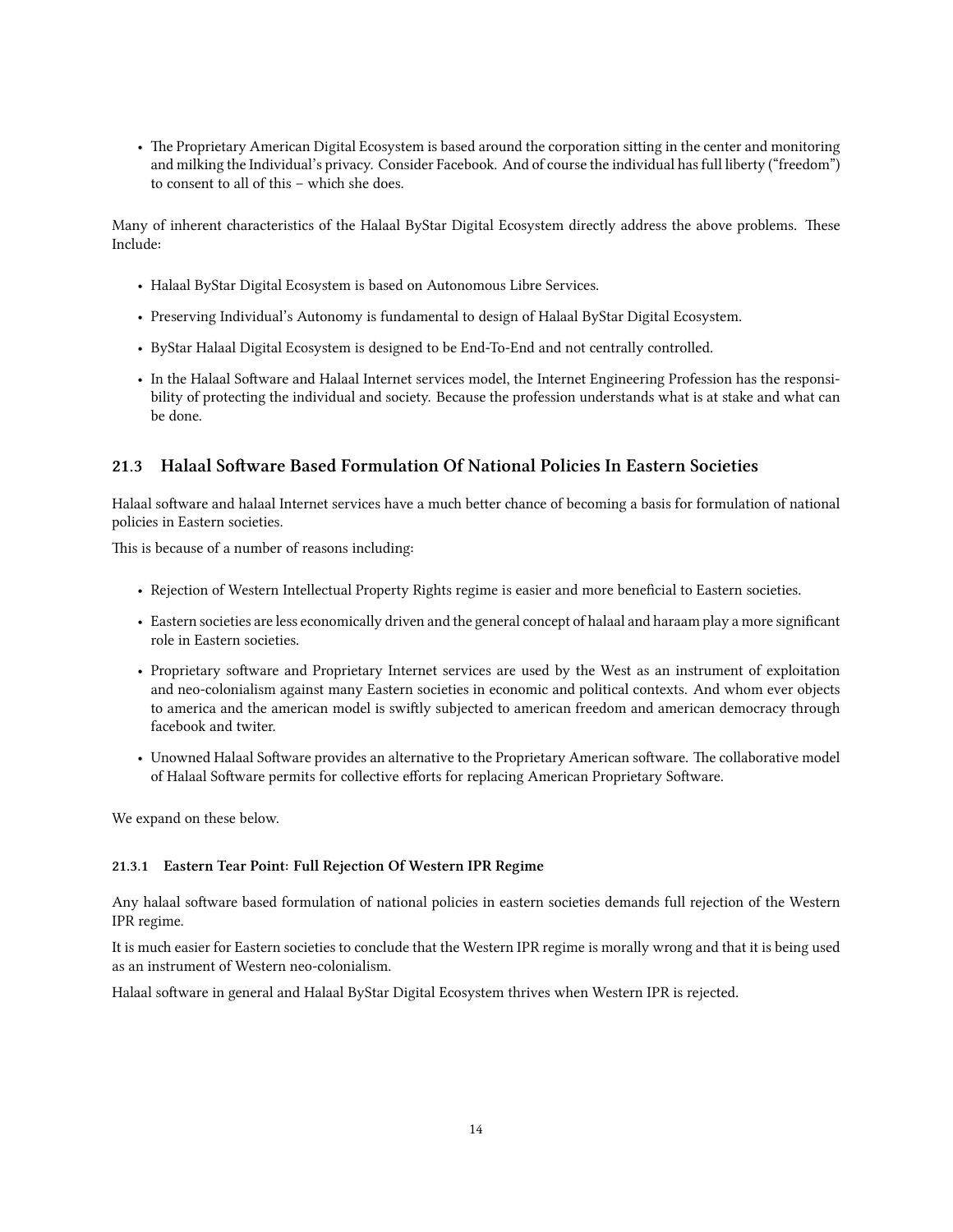#### <span id="page-18-0"></span>**21.3.2 Eastern Tear Point: Societal Autonomy**

In the context of software, as an example, let's consider the dependence of Arabs and Iranians on American proprietary software.

Today if you want to write in Farsi or in Arabic, your main choice is Microsoft's Haraam Windows environment. And in the business driven (not societal or engineering driven) western model, Perso-Arabic users are always second class citizens because they represent an insignificant market to the likes of American Microsoft and American Google. In other words computing and communication capabilities of Perso-Arabic societies is determined by Americans.

Eastern societies recognize this and see how Halaal Software can provide an alternative.

For example, what is maintained in <http://www.persoarabic.org> provides an alternative to the Proprietary Windows environment for Perso-Arabic processing. And provides societal autonomy with respect to software for Perso-Arabic cultures.

#### <span id="page-18-1"></span>**21.3.3 Worldly/Eastern Tear Point: Inherently Collaborative vs Inhernetly Competitive**

The halaal model creates an entirely new environment in terms of competition, collaboration, and value chain relationships. Halaal software and Halaal Internet Services are genuine public resources, not owned by anyone, freely available for reuse by anyone. They are created by society, for society.

This general proven collaborative model permits for collective efforts for replacing American Proprietary Software which from the perspective of an Eastern society is far more cost effective than the proprietary competitive model.

# <span id="page-18-2"></span>22 Halaal Software and Services As Basis For Formulation Of Iranian Na**tional Policies**

Based on the general analysis of the previous section and identification of the tear-points, we now present the contours of an example of formulation of national policies based on definition of halaal software and halaal Internet services.

We take Iran as the example. However, formulation of these policies are equally applicable to any Eastern society (China, Brazil, Indonesia, Cuba, etc.). Our choice of Iran as the example, has several reasons. First, we are Iranian. Second, Iran is very well positioned to consider the bold positions that are required for proper adoption of policies towards becoming a halaal software based society. Having chosen already to challenge Western neo-colonial agenda, Iran can relatively easily conclude that the policies outlined below are in its interest.

### <span id="page-18-3"></span>**22.1 Key Elements Of National Policy**

Expression of national policies based on halaal software and services, spans ethical, legal, societal, economic and technical dimensions. Here we briefly touch on all these dimensions.

#### <span id="page-18-4"></span>**22.1.1 Full Invalidation Of Western Intellectual Property Rights Regime**

Acceptance or rejection of merits of Western Intellectual Property Rights Regime, above all, is a moral and ethical question. Not a business or economics question.

For a description of the basis for rejection of the Intellectual Property Rights regime by ethicists, see *Iran's Theological Resear on Intellectual Property Rights* [[11\]](#page-24-2).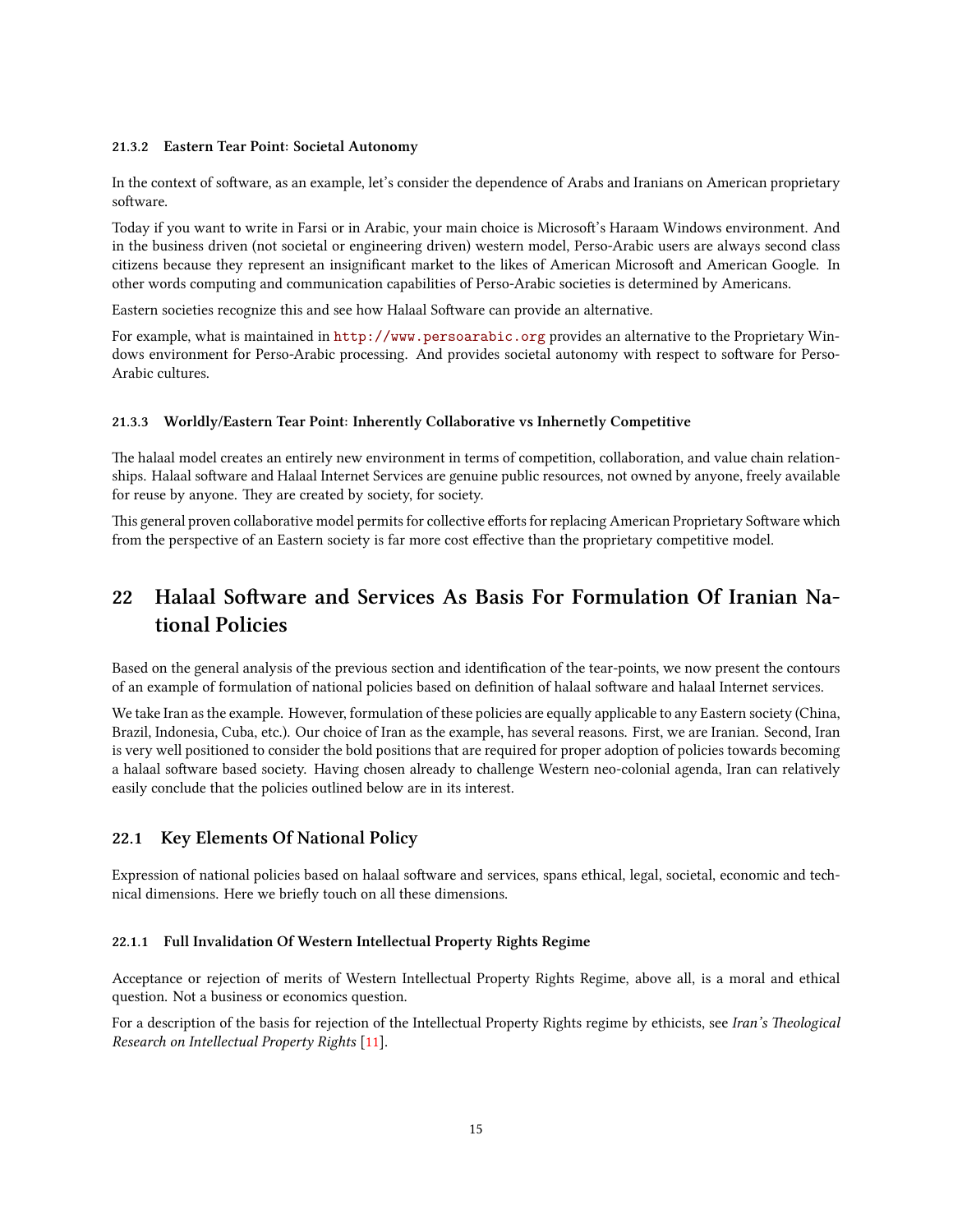Imam Khomeini's Fatwa in particular is succinct in declaring the fundamental invalidity of Western Copyright and Patent law.

Over the years, many west-toxicated Iranians have been pushing for mimicking Western Copyright and Patent models. And they have had some success. So, with respect to acceptance or rejection of Western Intellectual Property Rights regime, Iran's position is quite muddy.

Iran is a non-signator to WTO (Western Trade Organization) copyright laws, but crisp full rejection of the concept of Copyright and Patent as was explicitly stated by Imam Khomeini has not been asserted again.

Moving towards a society based on halaal manner-of-existence of software requires crisp declarations that fully invalidate western intellectual property rights regime. And, we believe this is in Iranians societies best interest.

Our rationale is presented in:

The Nature of Poly-Existentials:

Basis for Abolishment of the Western So-Called Intellectual Property Rights Regime <http://www.persoarabic.org/PLPC/120033>, [\[10\]](#page-24-1).

#### <span id="page-19-0"></span>22.1.2 Recognition Of The Entirety Of Microsoft Windows As Malware - And Full Rejection Of Windows

Much of use of computing and communication in Iran is based around Microsoft Windows.

Microsoft Windows is internally opaque. Iranians have no way of knowing what exactly the software that they use is doing.

The likes of "Stuxnet" and "Flame" are external pieces of malware that have done Iran harm. But based on what logic, can Iranians have any assurance that the Windows operating system itself has not been rigged to facilitate harm to Iran. Are we to be that naive to assume that the American corporation producing Windows would not be collaborating with those intending to inflect harm to Iran?

Then, Windows in its entirety should be considered a potential malware.

In fact this is true of any and all software that is not internally transparent and therefore haraam based on definition of manner-of-existence of software that we provided.

So, the only reasonable national policy with respect to Microsoft Windows is not to use it at all.

### <span id="page-19-1"></span>22.1.3 Full Adoption of Exclusive Development and Use of Halaal Software In Iran

What should be the software platform that we use? What should be the software platform that we develop software for?

Use of Linux for everything and everywhere is very practical. Based on that, full adoption of the policy of exclusive development and use of halaal software in Iran is quite reasonable.

Full adoption of exclusive development and use of halaal software in Iran, goes beyond just that mandate and also requires prohibition of public offers of haraam software and haraam Internet services.

#### <span id="page-19-2"></span>**22.1.4 Full Adoption of Exclusive Development and Use of Halaal Internet Services In Iran**

Similar to software, we need to demand internal transparency when using Internet Services.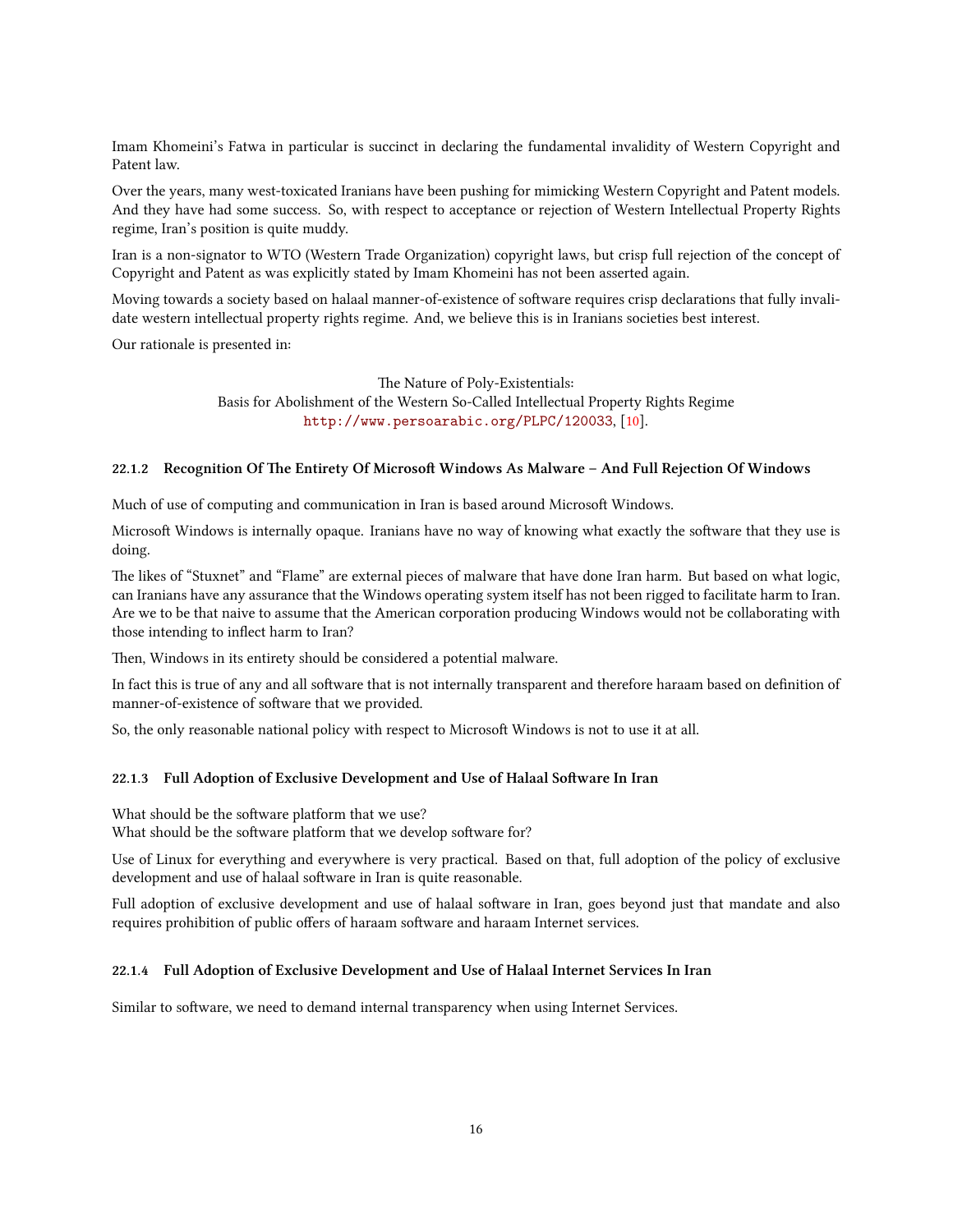#### <span id="page-20-0"></span>22.1.5 Transition Towards Prohibition Of Import Of Proprietary Software Based Products

Consider use of Smart Phones in Iran.

Smart Phones are mostly software. Towards the goals of autonomy, self-reliance and self-sufficiency; it makes good sense for us to require Smart Phones whose software is halaal software.

#### <span id="page-20-1"></span>22.1.6 Transition Towards Blocking Haraam Manner-Of-Existence Of Internet Services

Once Iran has adequate national Halaal Internet Services in place, we need to transition towards blocking Internet services whose manner-of-existence are haraam.

#### <span id="page-20-2"></span>**22.1.7 Eastern Harmonization and Global Collaboration**

Iran is not in this alone.

And halaal software in inherently collaborative and cumulative.

So, we should gang up with other Eastern societies that adopt halaal software policies. And we should gang up with our Western FOSS brothers and sisters.

### <span id="page-20-3"></span>22.2 Strategy and Tactics For Implementation Of These Policies

Validation of these policies requires open debate towards concensus. Once refined, strategies and tactics for execution of these policies need to be addressed. In broad terms, we present our approach here.

From a realization perspective, the challenge will likely be adequate assignment of funds and management.

#### <span id="page-20-4"></span>**22.2.1 Linux Everywhere Strategy**

Viability of halaal software as a development model for creating large-scale, complex, relevant software systems has been established. GNU/Linux is a fully viable halaal software alternative to the proprietary Microsoft Windows operating system, against which it continues to make steady inroads.

And viewing Linux as a universal operating system, spanning embedded devices and handsets, as well as desktops and mainframes is very reasonable.

Based on this a unified "Linux Everywhere Strategy" is the obvious strategy for implementation of the policy of "Exclusive Development and Use of Halaal Software In Iran". And if the public sector was to require the "Linux Everywhere Strategy", the private sector would naturally follow.

#### <span id="page-20-5"></span>22.2.2 Cultivation Of Halaal Software Infrastructures

To facilitate development of Halaal Software, much halaal software infrastructure needs to be cultivated.

There are well established patterns for establishing halaal software infrastructure that can be mimicked.

#### <span id="page-20-6"></span>**22.2.3 e National Debian Gnu/Linux Distro**

Amongst choices of Linux distributions, at this time Debian Gnu/Linux Distro is the obvious choice.

We then need to establish a layer above Debian Gnu/Linux to form a national distro.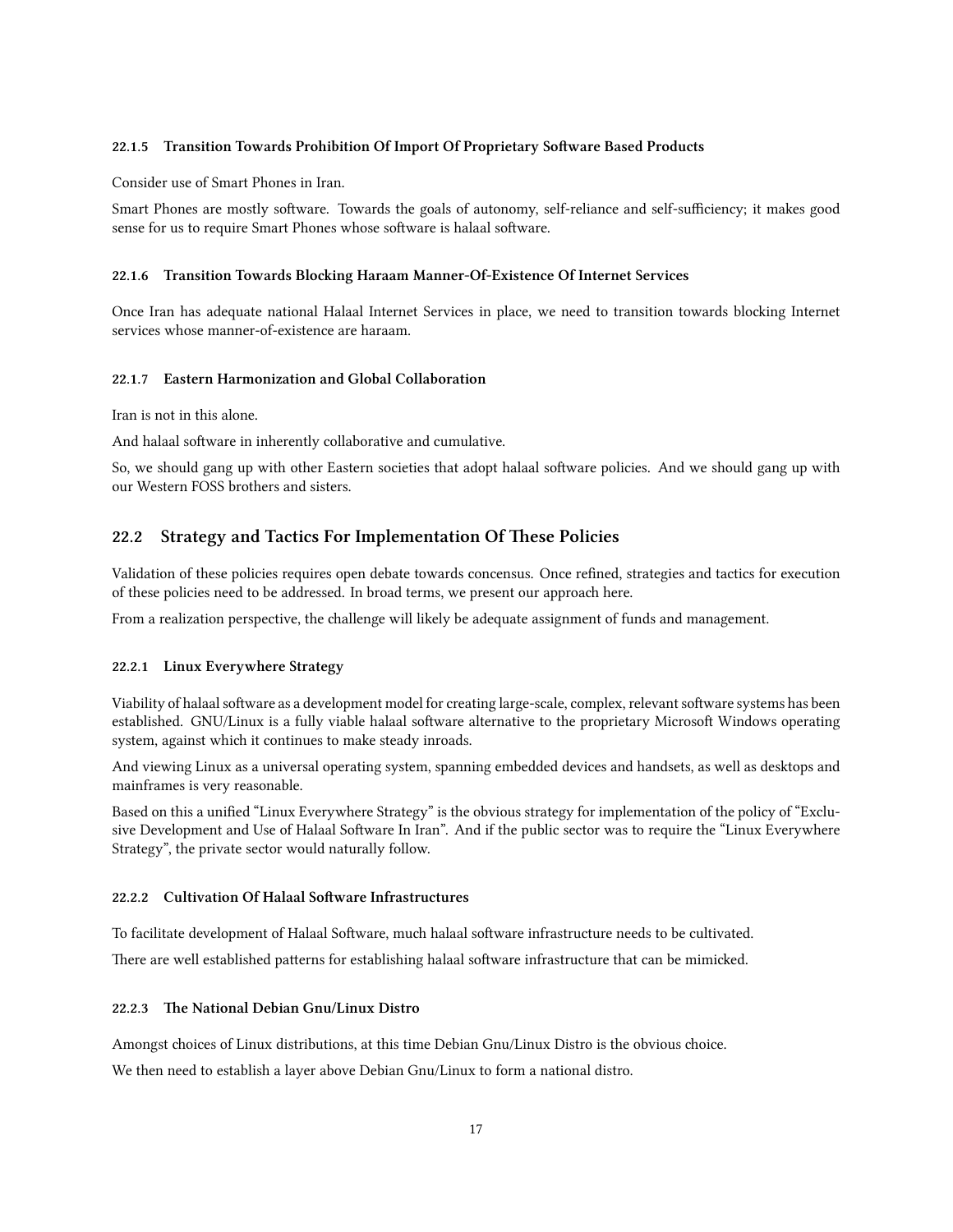#### <span id="page-21-0"></span>**22.2.4 e Halaal ByStar Digital Ecosystem Starting Point**

The Halaal ByStar Digital Ecosystem that we presented has all the necessary attributes – including scalability – to be a starting point for evolutions towards halaal national Internet services.

#### <span id="page-21-1"></span>22.2.5 The National Blee User Environment

There are many considerations for choice of halaal Persian User-Environments. And it need not be just one user environment.

The Halaal Persian Blee (ByStar Libre Emacs Environment) user environment, [\[6\]](#page-23-6), for the ByStar Halaal Digital Ecosystem is a particularly convivial software that we prefer.

#### <span id="page-21-2"></span>**22.2.6 National DNS Roots and National DNS Root Servers**

The Linux everywhere strategy and having a National Debian Gnu/Linux Distro enables Iran to assert its own national DNS roots and national DNS root servers. This increases the general security of exposed Internet and the national Intranet as well as.

### <span id="page-21-3"></span>22.3 If Not These Policies Then What Policies?

So, as Iranian software engineers, in order for us to fulfill our responsibility towards safeguarding society and humanity, we needed to define halaal manner-of-existence of software and halaal manner-of-existence of Internet services. We have done so.

We carefully considered our use of the word "halaal" and provided *Introducing Halaal into Globish based on Moral Philosophy of Abstract Halaal* [[4](#page-23-1)] for a description of our use of the word halaal.

Based on the definition of Halaal Software and Halaal Internet Services, we then built The Halaal ByStar Digital **Ecosystem**.

We then framed the Halaal ByStar Digital Ecosystem as a starting point for formulation of national policy for software and for Internet services.

We have written all of these essays and have developed all the halaal software and halaal Internet services so that in the open others can evaluate merits of the approach that we propose.

If you don't think that what we present is on the right track, then what are the right questions?

Is any of this really necessary? Can anything like this have a significant impact?

Did we need to frame manner-of-existence of software with the full strength of halaal and haraam?

Is the question of the manner-of-existence of software a real societal topic?

Is it possible to formulate any national policy with respect to software and Internet services that is not anchored in halaal and haraam manner-of-existence of software?

Or, should we just sit back and have economics drive everything and watch the likes of Facebook consume humanity?

If you see what is at stake, we hope you will join us.

We next invite you to read:

The Halaal ByStar Digital Ecosystem: A Moral Alternative to the Proprietary American Digital Ecosystem <http://www.persoarabic.org/PLPC/180014>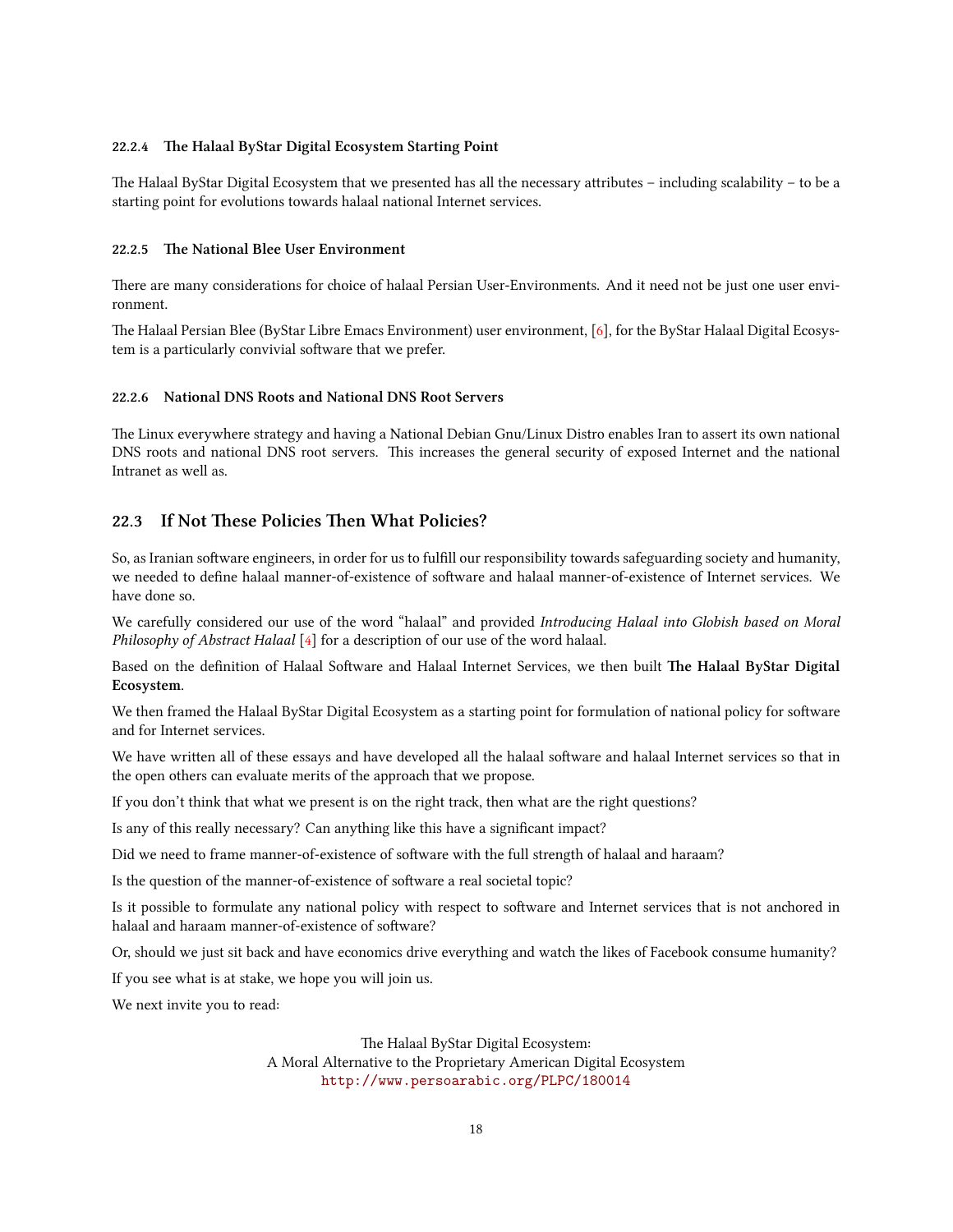There we also describe the frameworks that are in place for collaboration and we invite you to participate in this work.

# <span id="page-22-0"></span>**A Colophon**

This document was produced entirely with Halaal Software, and is published using Halaal Internet Services. All tools used to produce and distribute this document conform fully to the definition of Halaal Software and Halaal Internet Application Services as specified in [\[3](#page-23-7)] and [\[12\]](#page-24-0).

### <span id="page-22-1"></span>**A.1** Our Halaal Software Tools

This document has been created based exclusively on the use of Halaal software tools. We make use of a comprehensive and well-integrated set of tools, including:

- Debian GNU/Linux is our base platform
- Emacs is our editor-based user environement
- TeX, LaTeX, XeTeX, XeLaTeX is our document processor
- The Emacs bidi (bidirectional) capability is used to write in mixed Persian and Globish
- The xepersian LaTeX package is used to process Persian documents
- The LaTeX beamer package is used to prepare presentation slides
- The Emacs auctex mode is used to create documents in LaTeX
- Aspell via Emacs is used for spell checking in Persian/Farsi and Globish/English
- Dict via Emacs is used for dictionary and thesarus lookup in multiple languages
- Conversion from LaTeX to html is accomplished through HeVea and tex4ht
- Libre Office is used for creating figures and illustrations
- CVS via Emacs is used for version control
- The Emacs Gnus and qmail facilities are used for emailing out drafts and receiving feedback
- Integration with ByStar Services is through BLEE (the ByStar Libre Emacs Environment)

These Halaal software tools collectively represent a deeply integrated environment that is far superior in capability to any Haraam software. We question why so many people continue to use the clumsy and ineffective Microsoft Haraam software when such a vastly superior alternative is available.

### <span id="page-22-2"></span>**A.2 Our Halaal Internet Services**

The publication and distribution of this document has been accomplished exclusively by means of Halaal Internet Application Services. We make use of a comprehensive and well-integrated set of services, including:

• The ByName Autonomous Libre Service (part of the By<sup>\*</sup> family) is used for autonomous web publication of this document by the author himself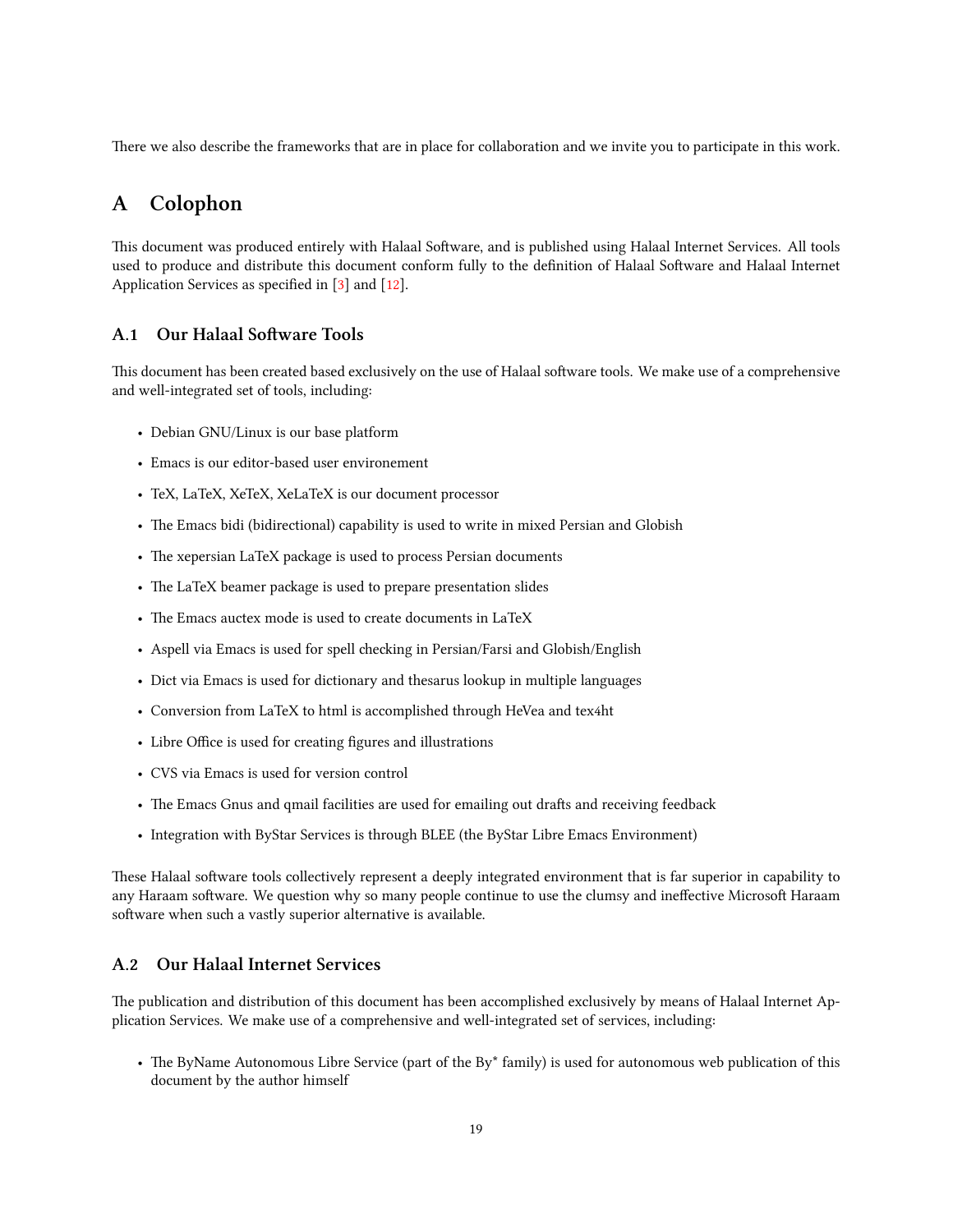- The ByContent Federated Libre Service (part of the By\* family) is used for web re-publication/distribution of this document
- All By\* Services are based on the Debian GNU/Linux platform
- Apache2 and Plone3 are used to provide By\* Web Services
- All By\* Services related to this document are hosted at LibreCenter.net, a physical data center built exclusively with Halaal software. All routers, servers and other hardware infrastructure at LibreCenter.net run Halaal Software exclusively.
- The By\* Self Publication Facilities, fully integrated with BLEE, are used for publication of this document
- The By\* Library Facilities are used for managing this document in the context of multiple other related documents

These Halaal Internet Services are comparable in capability to the most high-profile Haraam Internet Services presently available, such as Google or Facebook.

The deep integration between Halaal Software and Halaal Internet Services creates a Halaal Software-Service continuum, which is far superior in capability to any Haraam Software/Service combination.

### **References**

- <span id="page-23-0"></span>[1] " Mohsen BANAN ". " introducing globish into globish ". Permanent Libre Published Content "120038", Autonomously Self-Published, "July" 2011. <http://mohsen.banan.1.byname.net/PLPC/120038>.
- <span id="page-23-3"></span>[2] " Mohsen BANAN ". " the for-profit and non-proprietary quadrant ". Permanent Libre Published Content "120042", Autonomously Self-Published, "July" 2011. <mohsen.banan.1.byname.net/120042>.
- <span id="page-23-7"></span>[3] " Mohsen BANAN ". " defining halaal manner-of-existence of software and defining halaal internet application services ". Permanent Libre Published Content "120041", Autonomously Self-Published, "September" 2012. <http://mohsen.1.banan.byname.net/PLPC/120041>.
- <span id="page-23-1"></span>[4] " Mohsen BANAN ". "introducing halaal and haraam into globish based on moral philosophy of abstract halaal دنیا ِیبقیه به حرام و حلال ̥ͳمعرف" . Permanent Libre Published Content "120039", Autonomously Self-Published, "September" 2012. <http://mohsen.1.banan.byname.net/120039>.
- <span id="page-23-2"></span>[5] et al. " " Banan. " bystar federation of autonomous libre services the concept ". Permanent Libre Published Content "180015", Autonomously Self-Published, "August" 2011. [http://www.by-star.net/](http://www.by-star.net/PLPC/180015) [PLPC/180015](http://www.by-star.net/PLPC/180015).
- <span id="page-23-6"></span>[6] et al. " " Banan. " bystar libre emacs environment (blee) a user environment for the bystar halaal digital ecosystem ". Permanent Libre Published Content "180004", Autonomously Self-Published, "September" 2012. <http://www.persoarabic.org/PLPC/180004>.
- <span id="page-23-4"></span>[7] et al. " " Banan. " the by\* federation of autonomous libre services an inversion to proprietary internet services model neda communication inc.'s open business plan ". Permanent Libre Published Content "180014", Autonomously Self-Published, "September" 2012. <http://www.persoarabic.org/PLPC/180014>.
- <span id="page-23-5"></span>[8] et al. " " Banan. " the halaal/libre bystar digital ecosystem a moral alterantive to the proprietary american digital ecosystem ". Permanent Libre Published Content "180016", Autonomously Self-Published, "September" 2012. <http://www.persoarabic.org/PLPC/180016>.